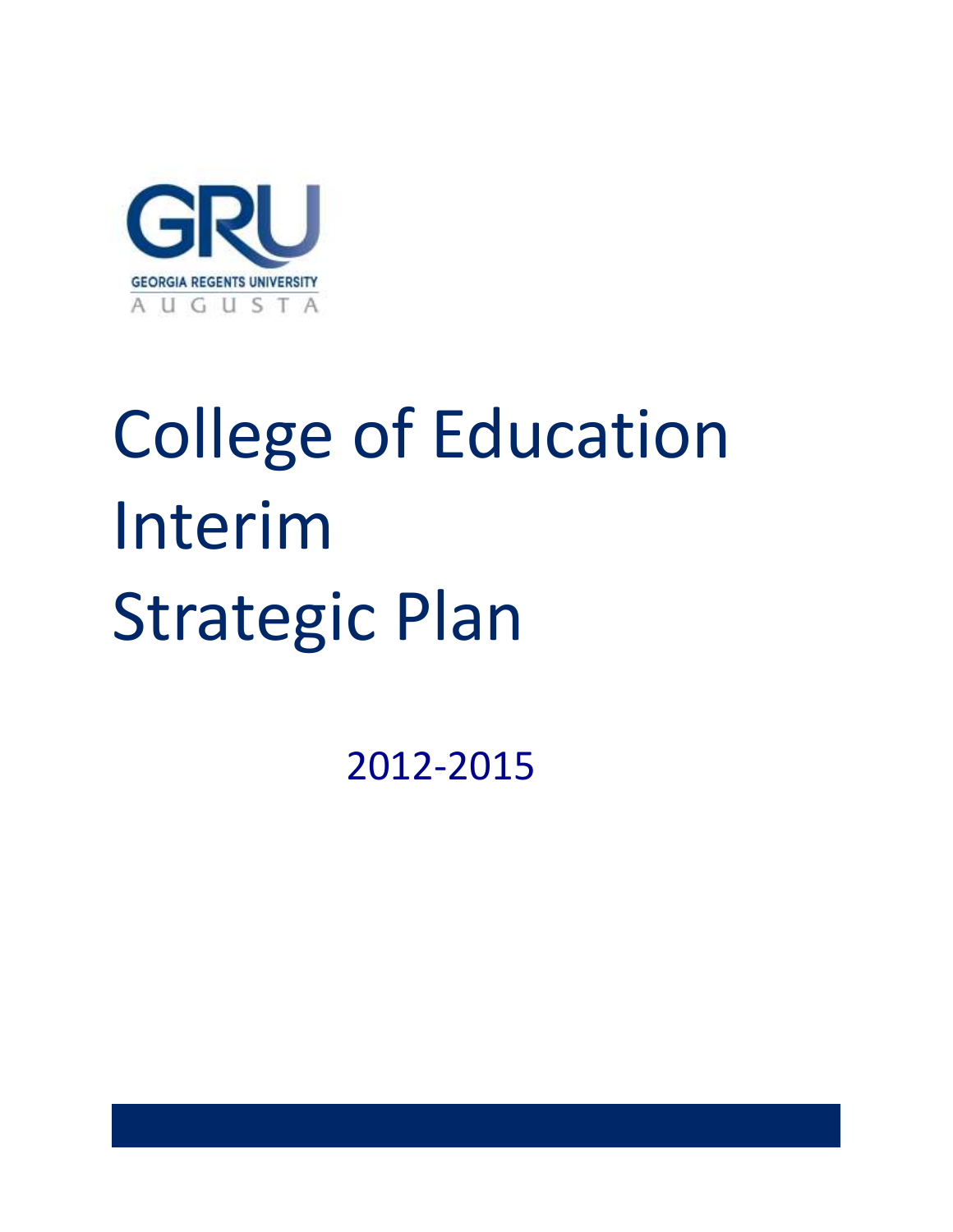

| I.   |                                                               |
|------|---------------------------------------------------------------|
| II.  |                                                               |
|      |                                                               |
|      |                                                               |
|      |                                                               |
|      |                                                               |
|      | Add any additional categories appropriate for this            |
| III. |                                                               |
| IV.  |                                                               |
|      |                                                               |
|      |                                                               |
|      |                                                               |
|      |                                                               |
|      |                                                               |
|      |                                                               |
| V.   |                                                               |
|      |                                                               |
|      |                                                               |
|      |                                                               |
|      | Strategic Focus Area 4: SERVICE  Error! Bookmark not defined. |
| VI.  |                                                               |
|      |                                                               |
|      | <b>Alignment of College/Division Plans with Mission</b>       |
|      | VII. Appendix B: Strategic Planning Components and            |
|      |                                                               |
| IX.  | Appendix D: Any additional documentation pertinent            |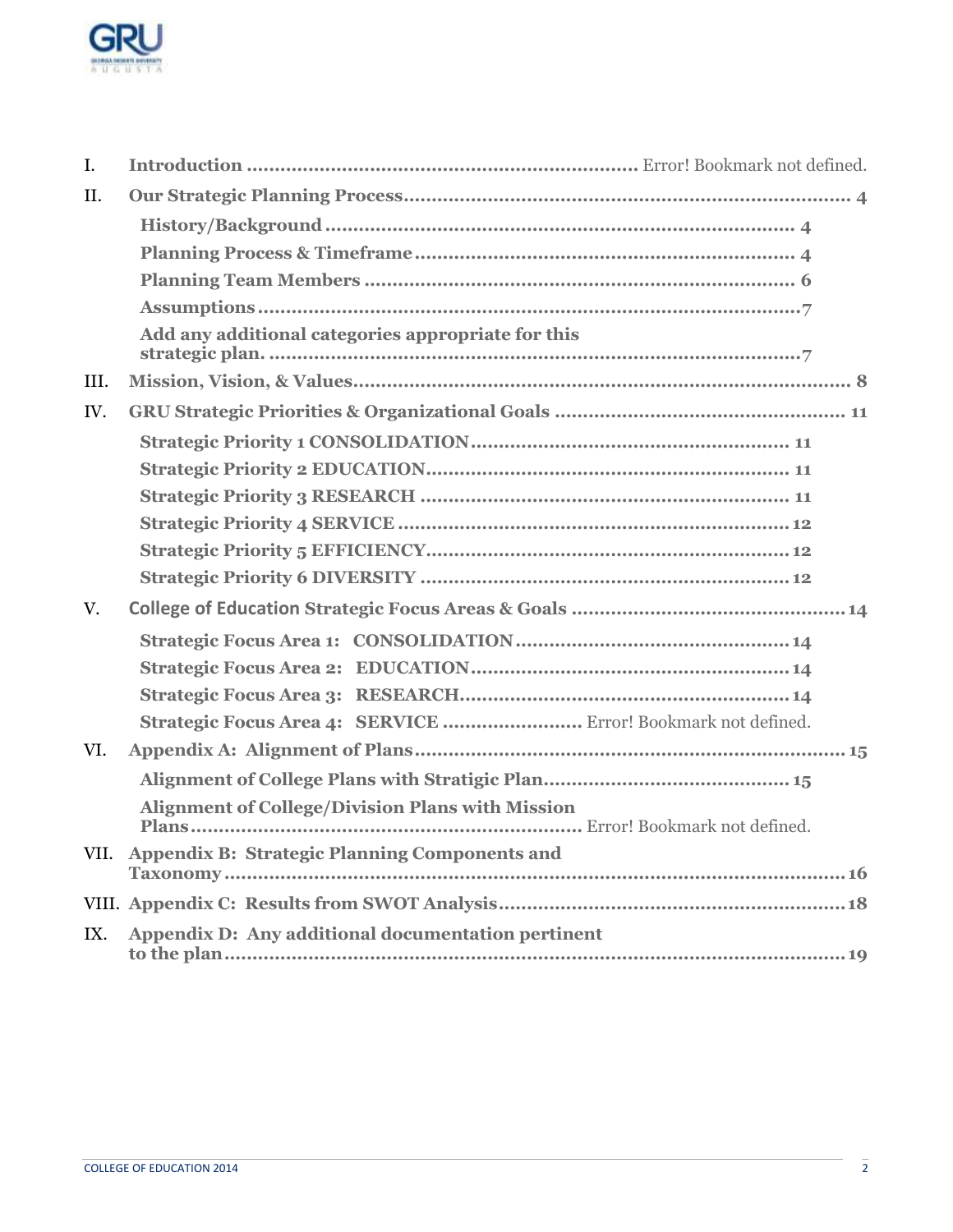

*Office Location:*

Summerville Campus

University Hall 345



COLLEGE of **EDUCATION**  *Mailing:* 1120 $15^{\rm th}$  Street Augusta, GA 30912

[lhchance@gru.edu](mailto:lhchance@gru.edu)

706 737-1499

**To:** Gretchen Caughman, Executive Vice President and Provost

**From:** Cindi Chance, Dean

**Re:** Strategic Planning Process and Documents

**Date:** November 3, 2014

During the consolidation process, GRU developed *Transition Forward* strategic plan. In March 2013, this plan was adopted. To continue the planning process, many colleges and divisions developed plans to align with the strategic priorities and organizational goals in *Transition Forward* without the benefit of mission-based strategic plans. Therefore, the strategic planning cycle is out of sequence. Between now and January 2017, when we begin reviewing and revising the GRU strategic plan (which will align with the USG strategic plan), the academic, research, and clinical plans will be developed and refined. From these mission plans, colleges and divisions will conduct a rapid cycle alignment with these plans.

Please find included the strategic planning process and documents completed during the consolidation years for the College of Education. In preparation for the consolidation, the College of Education sought a veteran dean to lead the work through a 3-year cycle. Initial steps led by the College Leadership Team included an administrative review of the existing programs, college structure, staffing and role expectations, enrollments, as well as readiness for the changing roles that would result from the consolidation. Based on the gaps identified in this review a College Review and Recommendations Committee was formed to drill down into the gaps, recommend possible changes, and to provide input to the College Leadership Team.

On December 3, 2012, Dean Chance met with the members of the COE Review and Recommendation committee to present the goals of the committee. This is the final report after several months of review of the key areas in the initial charge. This document contains summaries of the findings. The full report is in excess of 150 pages with detailed strengths, weakness, and recommendations. The process The Strategic Planning process will be repeated beginning with a new SWOT analysis effective summer/fall of 2015, assigned to the new College Dean. The process that is reflected here is the process following by the College beginning 2012-13 and effective through 2014-15.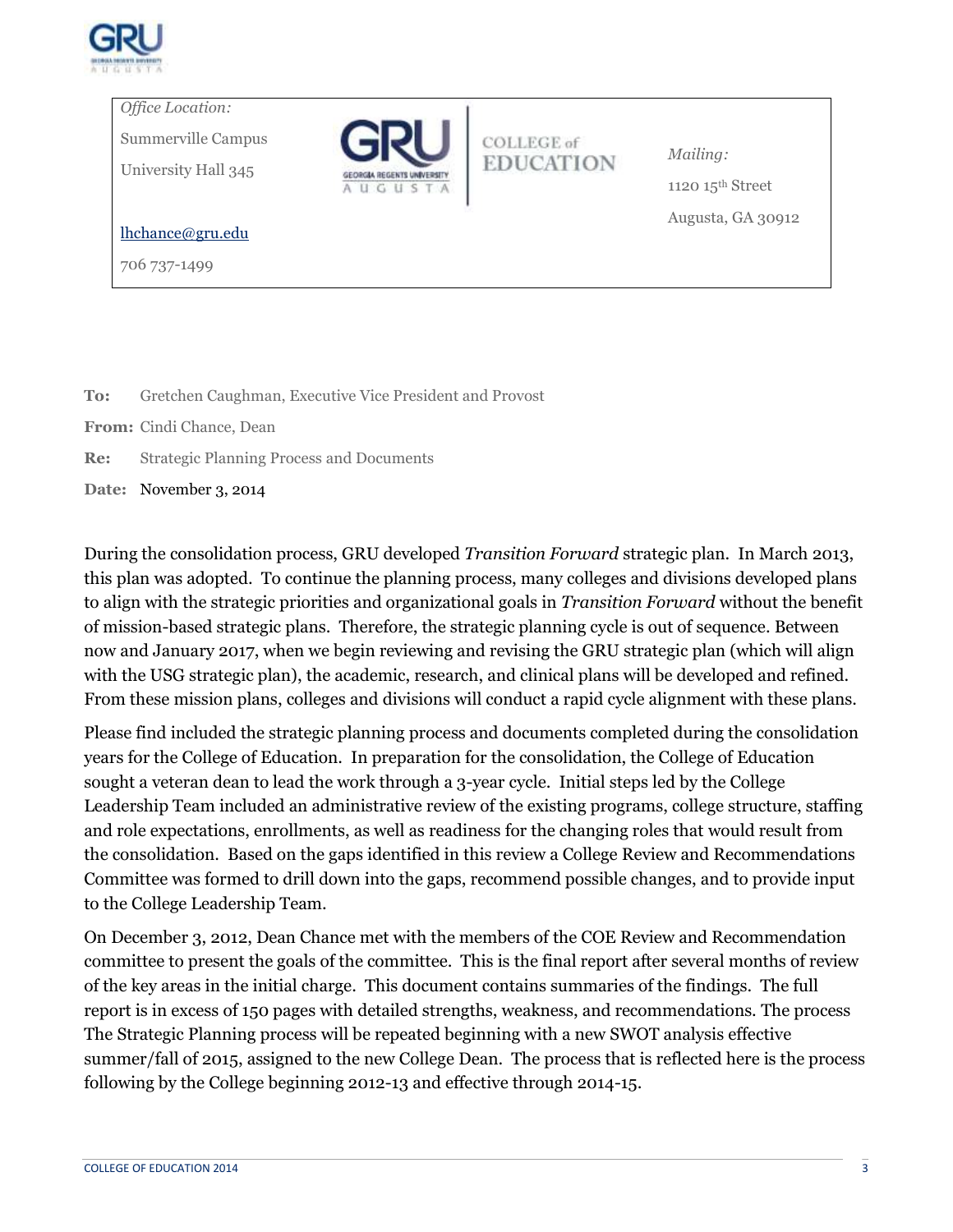

#### <span id="page-3-0"></span>Our Strategic Planning Process

#### <span id="page-3-1"></span>**History/Background**

The principles of equality and opportunity are at the root of Georgia Regents University's historic mission. Chartered as the Academy of Richmond County in 1783, the Academy offered secondary diplomas and post-secondary instruction that prepared students for their junior year at major American universities. In 1925, post-secondary instruction was assigned to the newly formed Junior College of Augusta, the first public junior college in the state of Georgia. The institution changed its name to Augusta College in 1958 when it became a part of the University System of Georgia. Augusta College continued to grow in size and programs: the first four-year degrees were awarded in 1967 and graduate degrees in 1973. Now, more than 50 associate, bachelor, masters, and specialist degree programs are offered. On June 12, 1996, the college became Augusta State University. As a member of the University System of Georgia, Augusta State University (GRU) is the primary public institution of higher learning in the state's second largest city. In 2013 Augusta State University merged with Georgia Health Sciences University to become Georgia Regents University. The university is well known for its dedication to expanding educational opportunities for people of all ages and backgrounds, with a special emphasis on service to the Central Savannah River Area (CSRA).

Georgia Regents University is committed to the advancement of knowledge and the enrichment of its community in a climate that fosters a love of learning. The university is committed to the value of a liberal arts education and strives to be open to the voices of all its members, to be responsive to the needs of its community, and to appraise its success through the achievement of its students, faculty, and staff. To accomplish its mission, the university offers a broad array of programs that range from learning assistance to advanced degrees. All programs and student experiences in and outside the boundaries of the traditional classroom are designed to foster the intellectual growth of students and cultivate faculty members who are excellent in teaching, active in scholarship, and generous in service.

Preparation of quality professional educators has been a part of the mission of GRU since its founding in 1783. As the role of the professional educator has changed, so have the educational programs offered at GRU. The professional education unit at GRU is comprised of all academic programs that prepare educators in 13 initial teacher preparation programs (undergraduate and MAT); in three advanced teacher education programs (M.Ed. in Special Education, M.Ed. in Curriculum and Instruction and Ed.S. in Curriculum and Instruction); and in three other school professional programs (M.Ed. in School Counseling, M.Ed and Ed.S in Educational Leadership). This includes programs in all three departments in the GRU College of Education, as well as seven departments in the Pamplin College of Arts and Sciences, and the College of Mathematics and Science. The Dean of the College of Education serves as the head of the unit and as Chair of the Teacher Education Council (TEC). Membership in the TEC represents administrators, faculty, staff, candidates, and stakeholders involved in educator preparation. The TEC has three purposes: (1) to provide a structure for the consideration of all issues affecting the preparation of teachers and other school professionals in the undergraduate and graduate programs; (2) to promote cooperation and collaboration among the various academic colleges, P-12 public school practitioners, and students in the planning, implementation, and evaluation of programs to prepare teachers and other school personnel; and (3) to make recommendations to the Director of Teacher Education on issues related to the preparation of teachers and other school personnel.

#### <span id="page-3-2"></span>**Planning Process & Timeframe**

In preparation for the consolidation, the College of Education sought a veteran dean to lead the work. Initial steps led by the College Leadership Team included an administrative review of the existing programs, college structure, staffing and role expectations, enrollments, as well as readiness for the changing roles that would result from the consolidation. Based on the gaps identified in this review a College Review and Recommendations Committee was formed to drill down into the gaps, recommend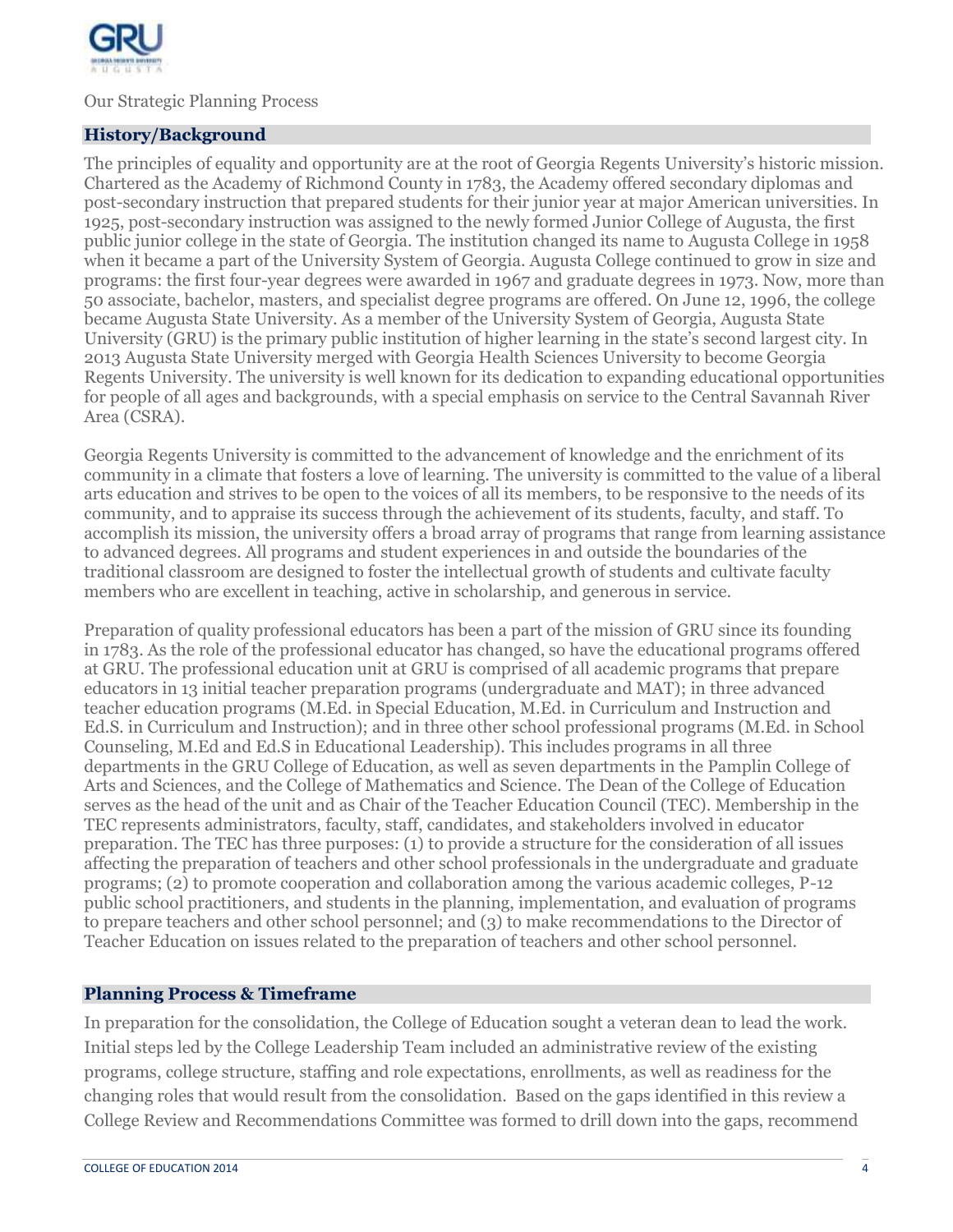

possible changes, and to provide input to the College Leadership Team. The full report is in excess of 150 pages with detailed strengths, weakness, and recommendations.

On December 3, 2012, Dean Chance met with the members of the COE Review and Recommendation committee to present the goals of the committee. This document contains summaries of the findings. The full report is in excess of 150 pages with detailed strengths, weakness, and recommendations. The

Committee was charged as follows:

#### **College of Education Review and Recommendations Committee**

What should the College of Education look like in 5 years as we grow toward becoming a research on university?

How do we reallocate resources, or position ourselves for new resources, in this time of financial downturn?

How do we develop a culture of entrepreneurial activities and develop a culture of seeking external grants and contracts?

How do we efficiently use our assigned space and other resources while growing numbers, new faculty, and staff positions?

This work is about the *future of the College.* Everything is on the table—programs, departmental structure, space reallocations, etc.

#### **The committee will be charged to make recommendations based on the following:**

- **Creating a research one culture, including programs, research/scholarship, grantsmanship, etc.** 
	- o Collaboration among/between colleges in degrees, services, etc.
	- o Rewards for research (funding for original research papers vs 'workshoppy' or practices type of presentations, etc.
	- o Reassigned time (how assigned, assessed, etc.)
	- o Valid / reliable assessment for teaching (especially important for those choosing largest percent of time in teaching)
- **Effective and efficient management of all resources**
	- o Budgeting based on enrollments, meeting outcomes, etc.
- **Effectiveness, currency, and continued need for programs/degrees**
	- o CORE curriculum
	- o Integration of mobile technology in classrooms
	- o Online learning
	- o Dual certifications (meeting new school demands including, special education, ELL, online teaching, etc.)
- **Cutting edge/national leadership of programs/degrees**
	- o Futuristic Needs 5 years from now, 10 years out, etc. (online teaching skills/endorsement for teacher candidates)
- **Creating an entrepreneurial culture**
	- o Positioning ourselves for ability to earn funds for COE

#### **The committee will review and make recommendation relative to:**

- Viability of programs (including enrollments, student/faculty ratios, national recognition or potential for, potential for growth, potential for online options), etc.
- Department structure/College of Education organizational changes, such as:
	- o Department/degree/program reassignments
	- o Budgeting based on productivity, (enrollments, scholarship, etc.)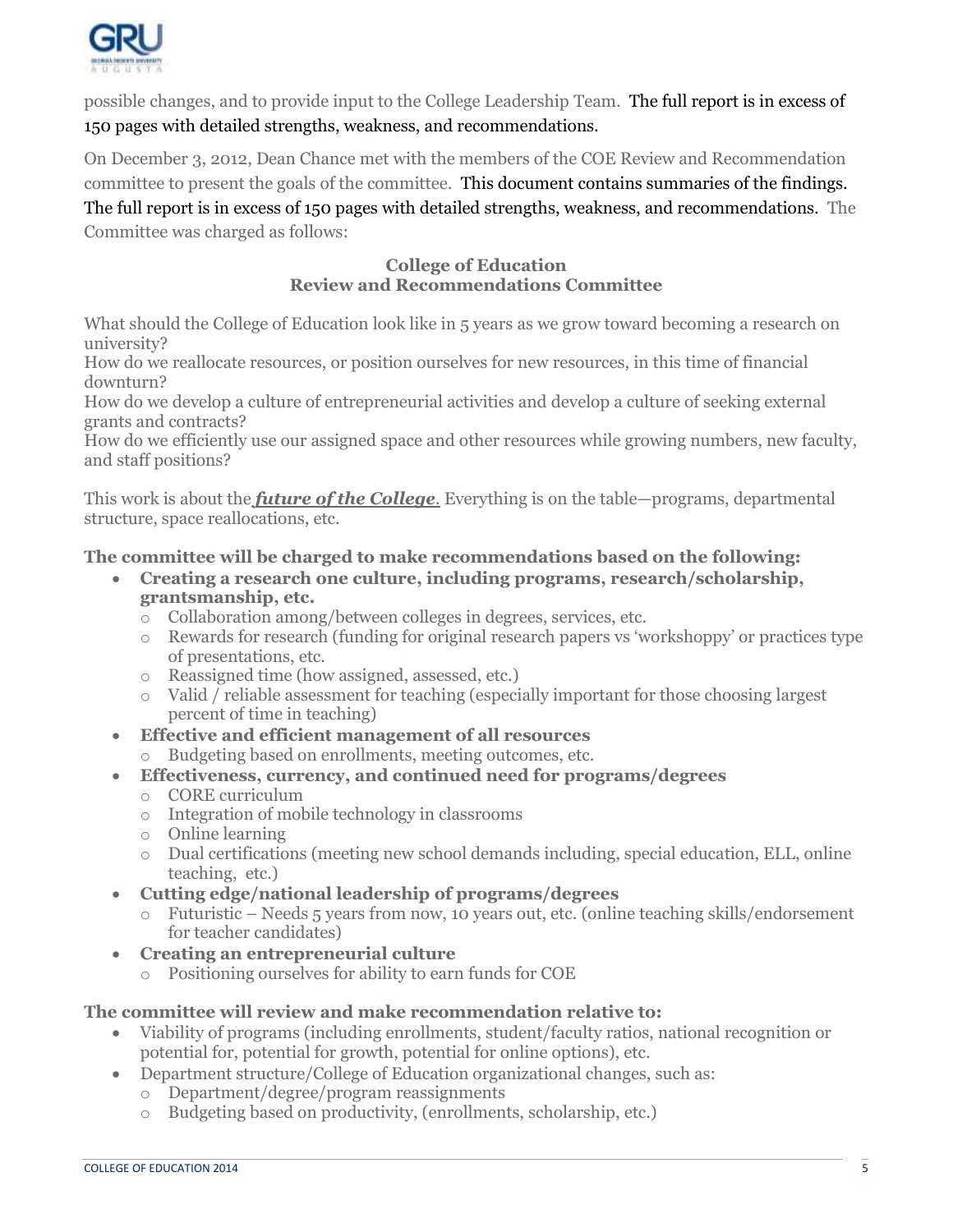

- o Ensuring faculty input on prioritizing technology needs in the college—not just the loudest squeaky wheel).
- Potential for Centers / Institutes
- Potential for Certificate programs, new degrees, etc.
- Others as may arise

The committee will report their findings and recommendations to the COE Leadership Team:

#### **Budget Items (with rationale/data) February 1, 2013\* Restructuring, Program Recs, etc. April 15, 2013**

The Leadership Team will receive, review and respond with final plans for the College no later than May 1, 2013.

Those who accept this role, and serve in an active role, will have earned a \$300 extra travel or materials stipend to support his/her scholarship efforts. This can be used FY13 or FY14. All COE GAs and staff will be expected to help gather info and support the work.

\* Need to have these data to introduce for the FY 14 budgeting process.

Be thorough *and* realistic in projections and need. I do not believe in the game of asking \$10k if you need \$5k. Realistic requests based on data will be better received by me, and other GRU administrators. *Know* that there will be little to no, new funds for FY14. Reallocation of internal funds and funding models is our first order of business. Once the most effective and efficient measures are in place, then we can begin to seek additional funds to support growth and quality needs.

#### **College of Education Review and Recommend Committee Members (elected by your peers):**

- Wayne Lord, COE Leadership Team
- Karen Wish and Graeme Connolly, Kinesiology and Health Sciences
- Drs. Olajide Agunloye, and Paulette Harris, Educational Leadership, Counseling and Special Education
- Drs. Susan Edwards, and Steven Page, Teacher Education
- Mr. Bill Gray, Staff member

Thanks for taking time to serve on this very important committee. As Dept/Staff representatives, please be sure that you keep your colleagues in the communications loop. I will assume that the recommendations represent all faculty and staff.

#### <span id="page-5-0"></span>**Planning Team Members**

The following are members who were involved in the review and recommendations process. The COE Leadership Team conducted an initial assessment of gaps that resulted from the proposed consolidation and changing role of the College, and the faculty/staff team conducted the needs assessment from faculty/staff and developed the Review and Recommendations report. This report serves as the SWOT for the College and the guide for changes for the active consolidation years—2012-2015.

The following served as members of the College of Education Leadership Team

- Dr. Cindi Chance, Dean
- Dr. Paula Dohoney, Associate Dean
- Dr. Karen Wise, Chair Kinesiology and Health Science
- Dr. Wayne Lord, Chair Leadership, Counseling and Special Education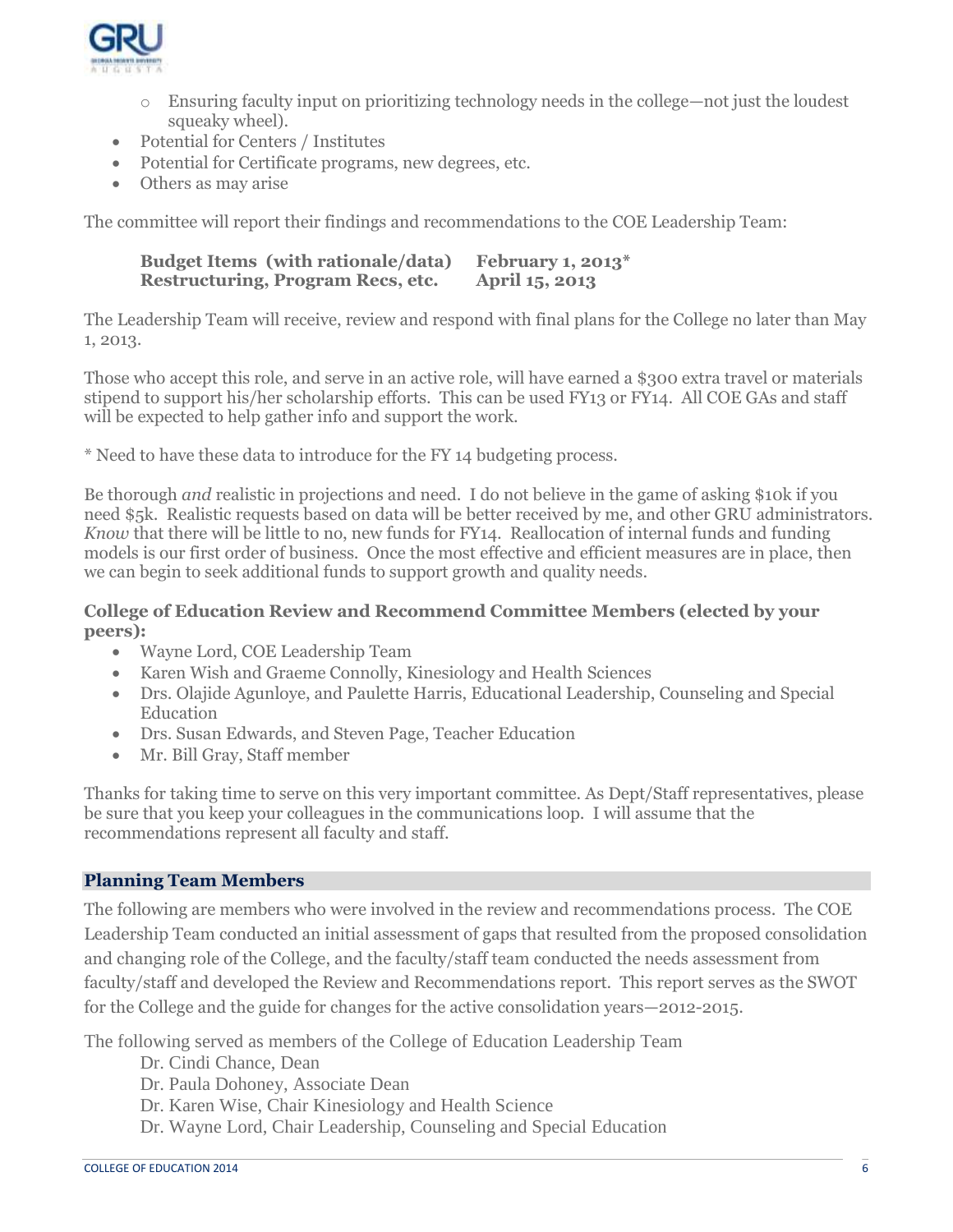

#### Dr. Judi Wilson, Chair Teacher Education

Following is a list of the members of the faculty/staff committee:

- Dr. Olajide Agunloye ELCSE
- Dr. Graeme Connolly KHS
- Dr. Susan Edwards TED
- Mr. Bill Gray Staff, Dean's Office
- Dr. Paulette Harris ELCSE
- Dr. Wayne Lord COE Leadership Team (On initial committee, moved to the PhD committee)
- Dr. Steven Page TED
- Dr. Judi Wilson COE Leadership Team (Joined the committee when Dr. Lord departed)
- Dr. Karen Wish COE Leadership Team and KHS (Committee Chair)

#### <span id="page-6-0"></span>**Assumptions**

Following are assumptions used during the 2012 strategic planning process:

- As a result of the consolidation, the College of Education will change. The committee will create a vision for the new College as it moves toward becoming a research one university.
- Resource reallocations will be impacted by the consolidation's new vision, by this time of financial downturn, and mandates emanating from the State and Federal levels for educator preparation programs.
- The new consolidated College will need an increased culture of entrepreneurial activities and external grants and contracts.
- The College's resources—assigned space, budget for salaries and start-up packages, and other resources such as centers—will require changes as we support the changes, and grow in student enrollment.
- Everything is on the table—programs, departmental structure, space reallocations, etc.

#### <span id="page-6-1"></span>**Add any additional categories appropriate for this strategic plan.**

The report and recommendations was created by a faculty/staff committee, reviewed by and shared with all faculty and staff. The decision was reached to use this report during the tenure of the Dean from 2012-2015. During FY16 a second review will be conducted. This review will more likely follow the traditional SWOT analysis and development of another Strategic Plan.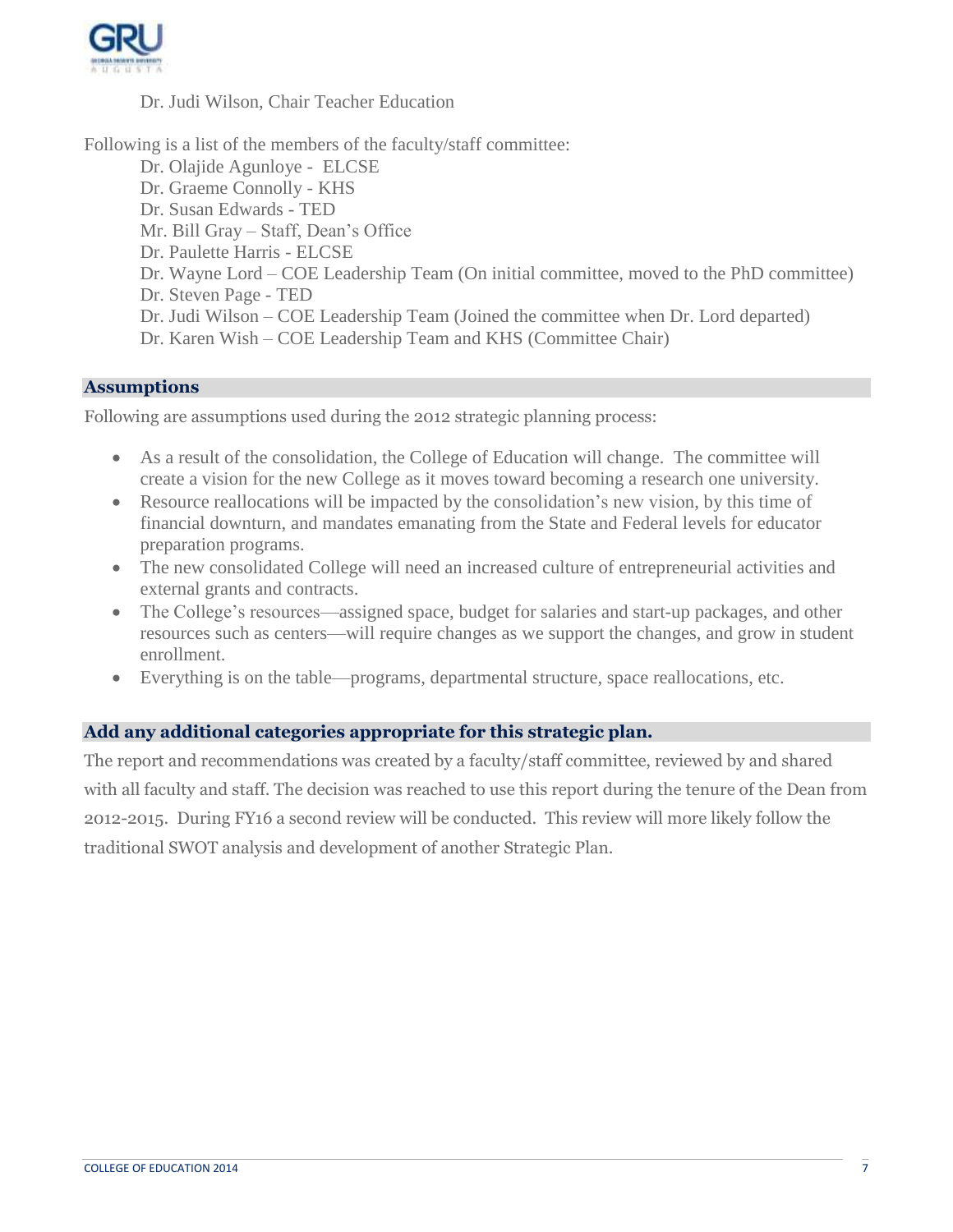

<span id="page-7-0"></span>Mission, Vision, & Values

Include an introduction paragraph if needed. Click on the section and begin typing.

Our mission is to provide leadership and excellence in teaching, discovery, clinical care, and service as a student-centered comprehensive research university and academic health center with a wide range of programs from learning assistance through postdoctoral studies.

#### GRU Mission College of Education Mission

#### **Ac Academic Vision Statement**

The College of Education will be recognized as a national / international center for scholarly research, informed and creative teaching, developing human potential, and creation of new knowledge through scholarship, and upholding the highest standards of professional service to the community and society.

#### GRU Vision

Our vision is to be a top-tier university that is a destination of choice for education, health care, discovery, creativity, and innovation.

#### College of Education Vision

#### **Academic Mission**

The mission of the College of Education is to educate and prepare prospective professionals to be knowledgeable, highly effective, and ethical practitioners who transform learners into thinking, productive citizens.

In support of the GRU Vision, the College of Education as created a model and criteria to define programs of distinction. It has been adopted as one of its core values for the college.

**COE Core Value:** Engagement between a great research University and strong local, state, national, and international partners will be the lens through which programs will be viewed to determine distinctiveness. Professional Distinction is achieved when outstanding learning and leadership are seen in these three area: Programs, Students, and Faculty. The outcomes of this work will be: prepared, able and responsive professionals;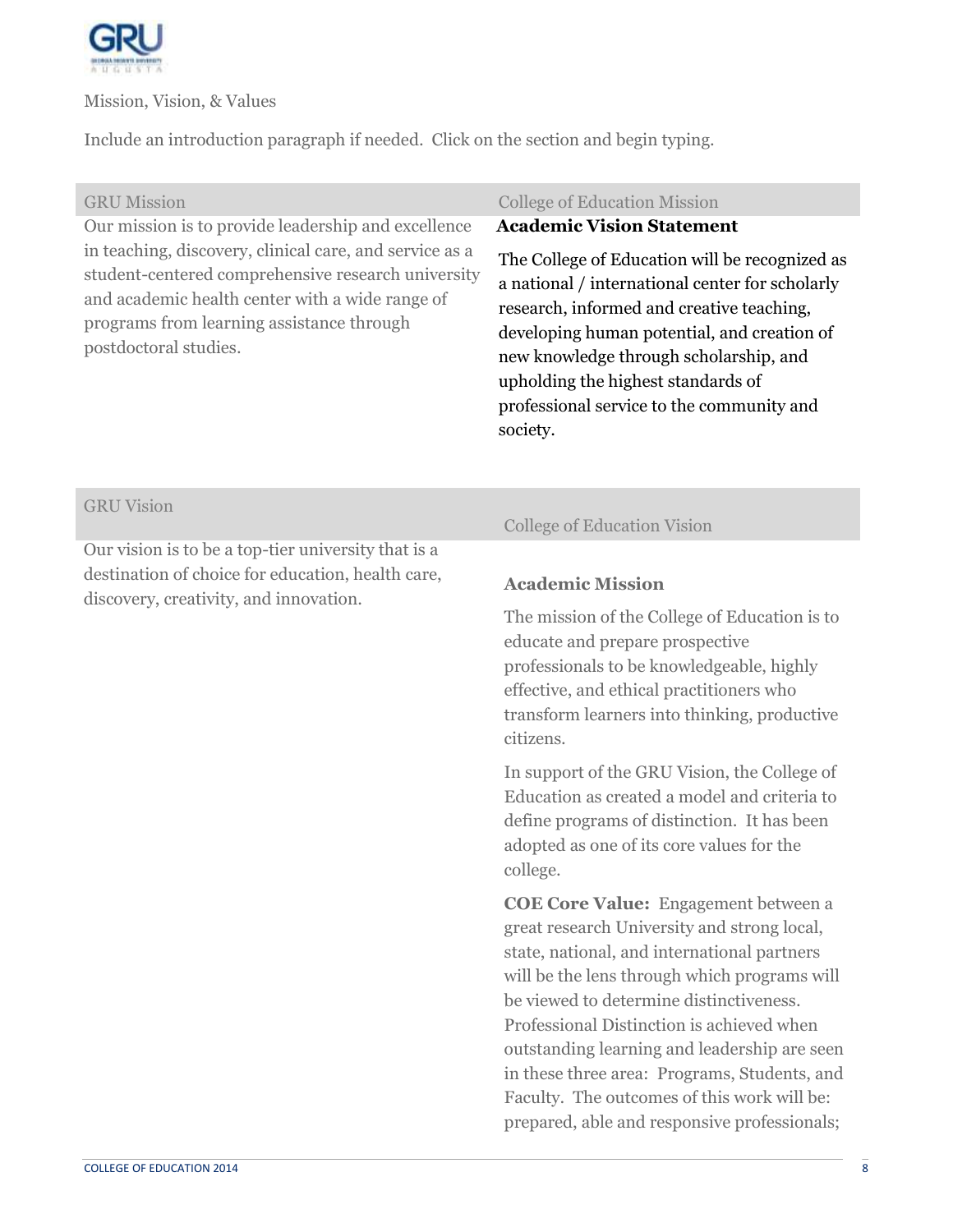

interdependent professional communities of learners focused on transformation and reform; and sustainable partnerships that cross over perceived boundaries to address educational and community challenges.

**Collegiality** – reflected in collaboration, partnership, sense of community, and teamwork.

**Compassion** – reflected in caring, empathy, and social responsibility.

**Excellence** – reflected in distinction, effectiveness, efficiency, enthusiasm, passion, and quality.

**Inclusivity** – reflected in diversity, equality, fairness, impartiality, and respect.

**Integrity** – reflected in accountability, ethical behavior, honesty, and reliability.

**Leadership** – reflected in courage, honor, professionalism, transparency, and vision.

#### GRU Values College of Education Values

The College of Education supports the GRU Values. These values are reflected in the Programs of Distinction model as well as the Review and Recommendations Report:

**Distinction Areas** (examples of characteristics—not an exhaustive list, will vary by department/degree):

#### **1. Programs of Distinction**

- Ensure both quality and quantity of their students
- Meet clearly identified needs of the **CSRA**
- Have excellent retention and completion rates
- Document excellent employment and retention rates
- Prepare students to be agents for transformation and reform
- Receive state, national, international recognitions
- Maintain accreditation and specialized program approvals
- Collaborate across disciplines and colleges

#### **2. Students and Graduates of Distinction**

- Demonstrate the ability to respond to needs present in the changing demographics of the CSRA and beyond
- Demonstrate the ability to work effectively in high need areas
- Receive honors and recognitions in the public and private sectors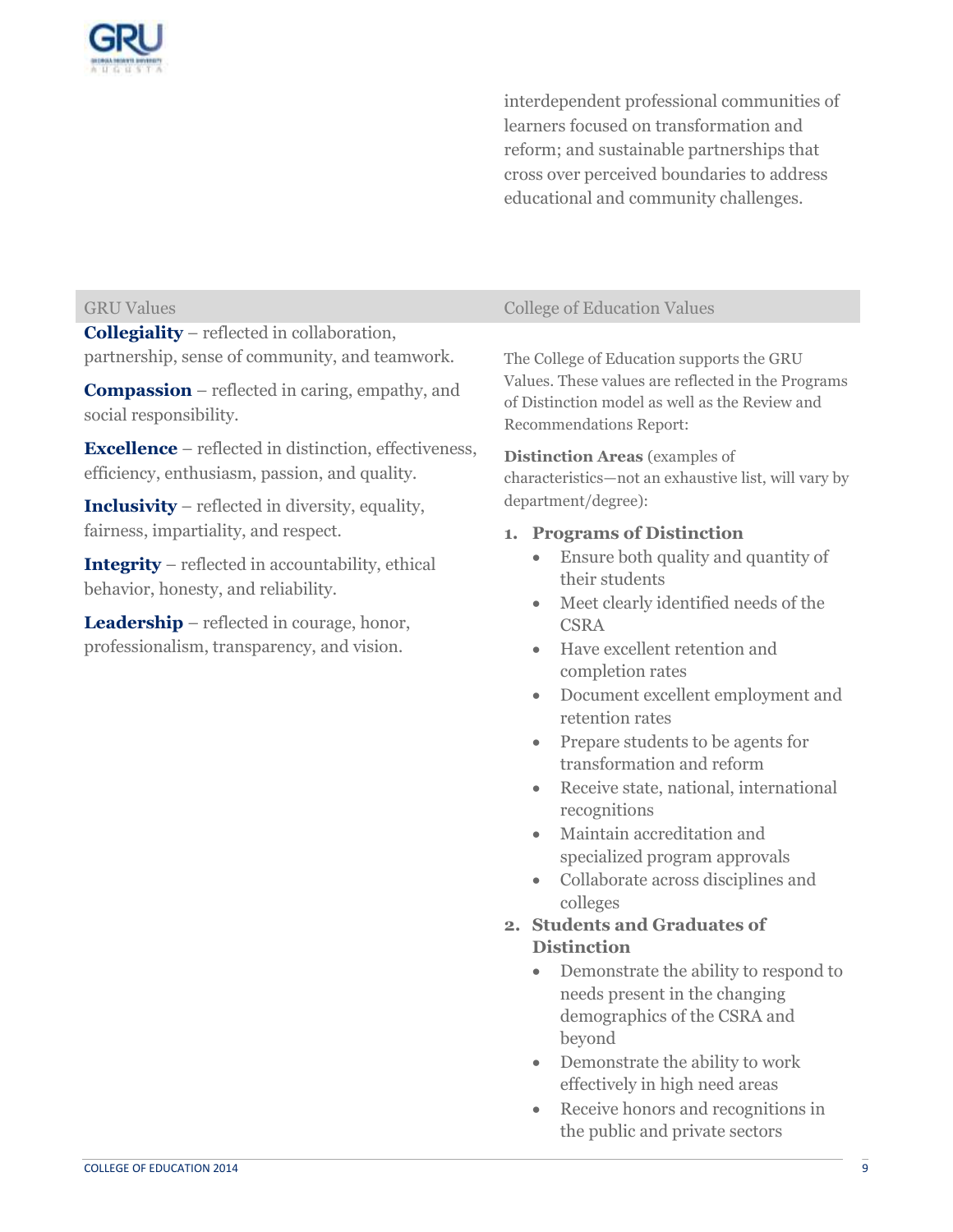

- Assume roles of leadership in their respective disciplines at the local, state, national, and international levels
- **3. Faculty of Distinction**
	- Are engaged in collaborative relationships with local, state, national, and international partners
	- Exhibit leadership that has a positive impact at local, state, national, and international levels
	- Provide leadership in state, national, international professional organizations
	- Demonstrate excellent teaching based upon best practice and research
	- Are active in discipline specific scholarship and research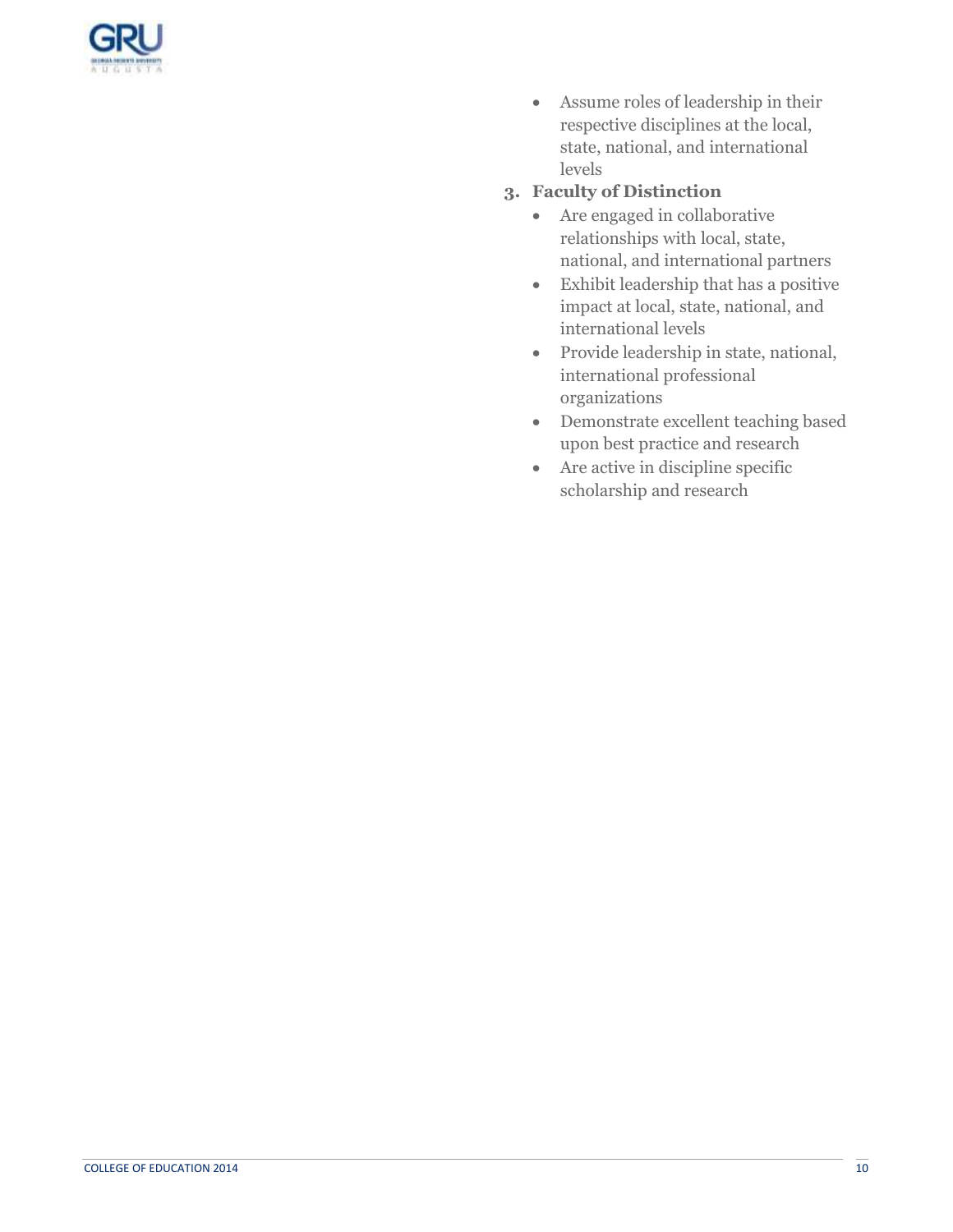

#### <span id="page-10-0"></span>GRU Strategic Priorities & Organizational Goals

#### <span id="page-10-1"></span>**Strategic Priority 1 CONSOLIDATION**

BE A NATIONAL MODEL for the successful consolidation of two higher-education institutions into one fully integrated and aligned research university.

| <b>SP1. Organizational</b> Deliver excellent education and training throughout our expanding<br><b>Goal 1</b> footprint.                                                              |
|---------------------------------------------------------------------------------------------------------------------------------------------------------------------------------------|
| <b>SP1. Organizational</b> Cultivate a collaborative, enriching work environment that generates open,<br><b>Goal 2</b> honest, and constructive communication.                        |
| <b>SP1. Organizational</b> Ensure that facilities and infrastructure fulfill the needs of our academic,<br><b>Goal 3</b> athletic, clinical, military outreach and research programs. |
| <b>SP1. Organizational</b> Promote access to higher education, in the context of a research university,<br><b>Goal 4</b> and respond to the needs of our communities.                 |
| <b>SP1. Organizational</b> Attain national and international recognition as an integrated and<br><b>Goal 5</b> innovative university and academic health system.                      |

#### <span id="page-10-2"></span>**Strategic Priority 2 EDUCATION**

BE A COMPREHENSIVE RESEARCH UNIVERSITY that leverages its history of excellence in health science and medical education with a strong foundation in liberal arts education and professional degrees.

|                            | <b>SP2. Organizational</b> Deliver excellent education and training throughout our expanding<br><b>Goal 1</b> footprint.                                                                                                                                                                   |
|----------------------------|--------------------------------------------------------------------------------------------------------------------------------------------------------------------------------------------------------------------------------------------------------------------------------------------|
|                            | <b>SP2. Organizational</b> Create, enhance, and sustain programs that prepare graduates for success<br><b>Goal 2</b> in a rapidly changing global workplace and society.                                                                                                                   |
| Goal 3                     | <b>SP2. Organizational</b> Provide an environment that promotes innovative education.                                                                                                                                                                                                      |
| Goal 4                     | <b>SP2. Organizational</b> Increase student retention, progression, and graduation.                                                                                                                                                                                                        |
| <b>SP2. Organizational</b> | Develop an undergraduate curriculum with a distinctive profile that<br><b>Goal 5</b> embraces the principles of liberal arts education as fundamental to all<br>disciplines and that recognizes the value of a culture of intellectual inquiry,<br>creativity, and undergraduate research. |

#### <span id="page-10-3"></span>**Strategic Priority 3 RESEARCH**

BE A NATIONALLY & INTERNATIONALLY RECOGNIZED LEADER in research, discovery, and scholarship.

| <b>SP3. Organizational</b> Support a culture of collaboration and interdisciplinary research, discovery, |
|----------------------------------------------------------------------------------------------------------|
| <b>Goal 1</b> and scholarship.                                                                           |

**SP3. Organizational** Foster novel research and creative activities that lead to discoveries with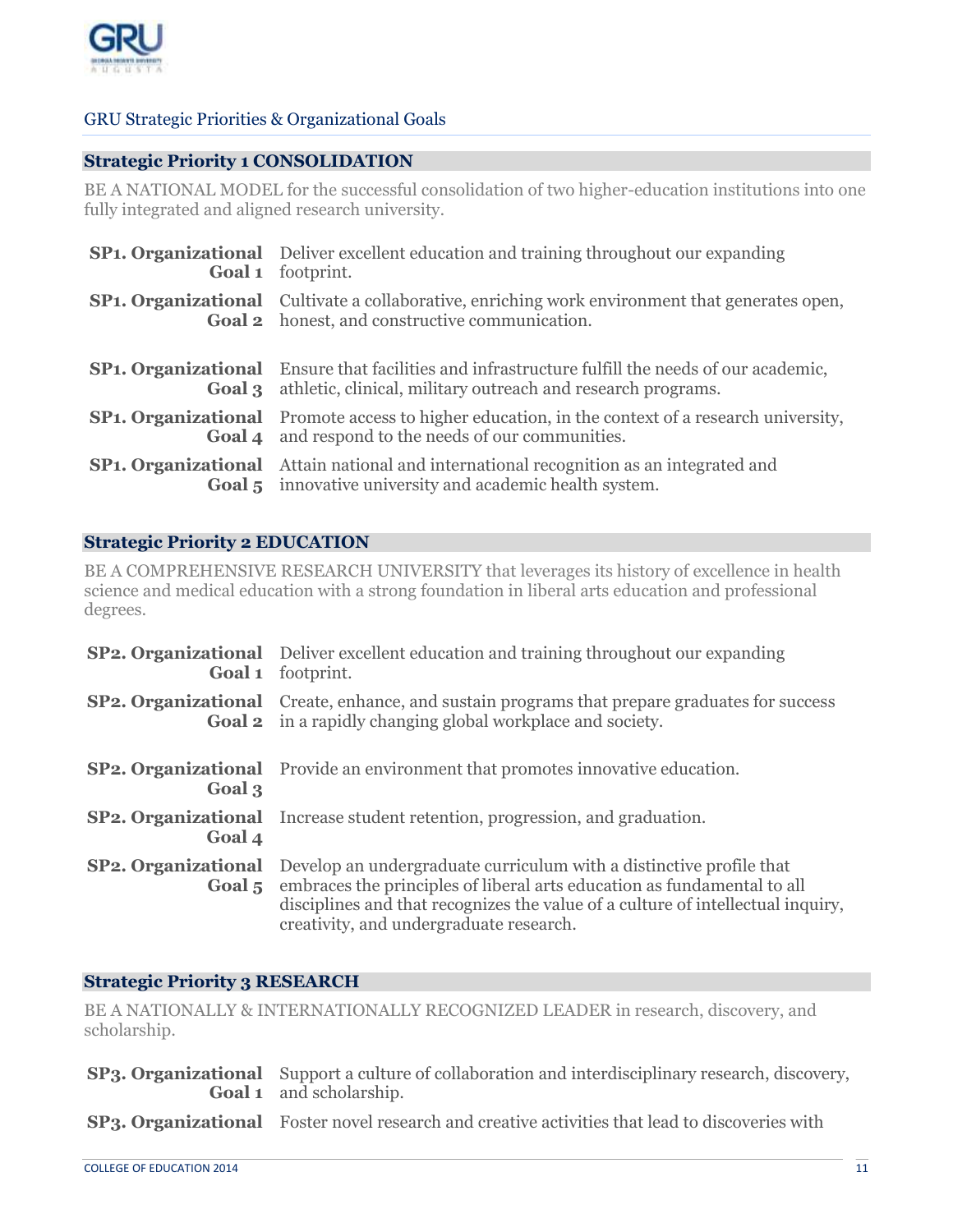

|  |  |  |  |  | <b>Goal 2</b> significant academic, therapeutic and economic impact. |
|--|--|--|--|--|----------------------------------------------------------------------|
|--|--|--|--|--|----------------------------------------------------------------------|

|          | <b>SP3. Organizational</b> Lead in training, attracting, and retaining highly qualified researchers and<br><b>Goal 3</b> scholars from diverse backgrounds |
|----------|------------------------------------------------------------------------------------------------------------------------------------------------------------|
| Goal 4   | <b>SP3. Organizational</b> Promote a culture of undergraduate and graduate student research.                                                               |
| Goal $5$ | <b>SP3. Organizational</b> Practice distinction in biomedical research and health science education.                                                       |

#### <span id="page-11-0"></span>**Strategic Priority 4 SERVICE**

PROVIDE SERVICE to the local, state, national, and global communities.

| <b>SP4. Organizational</b> Partner with our constituent communities and regional health care assets<br>Goal 1 to leverage coordinated Inter-professional care and empirically-based<br>expertise   |
|----------------------------------------------------------------------------------------------------------------------------------------------------------------------------------------------------|
| <b>SP4. Organizational</b> Provide scholarly service and leadership in local, state, national, and<br><b>Goal 2</b> international venues.                                                          |
| <b>SP4. Organizational</b> Engage in service that demonstrates a sustained commitment to diversity<br><b>Goal 3</b> and inclusion.                                                                 |
| <b>SP4. Organizational</b> Demonstrate excellence in patient care by developing high-quality,<br><b>Goal 4</b> culturally appropriate, cost-effective patient- and family-centered health<br>care. |

#### <span id="page-11-1"></span>**Strategic Priority 5 EFFICIENCY**

OPTIMIZE OUR POTENTIAL as a whole through greater efficiency, effectiveness and productivity supporting strategic growth and development.

|        | <b>SP5. Organizational</b> Optimize leadership, faculty, and staff recruitment, retention, productivity,<br><b>Goal 1</b> and engagement.                                                                                                   |
|--------|---------------------------------------------------------------------------------------------------------------------------------------------------------------------------------------------------------------------------------------------|
|        | <b>SP5. Organizational</b> Develop innovative employee-sensitive policies, practices, and programs<br><b>Goal 2</b> that establish GRU as an employer of choice                                                                             |
| Goal 3 | <b>SP5. Organizational</b> Enhance the effectiveness and efficiency of the enterprise's administrative,<br>academic, student services, and clinical infrastructure, systems, and<br>processes to maximize the stewardship of all resources. |
|        | <b>SP5. Organizational</b> Efficiently use existing resources and identify new resources to meet our<br><b>Goal 4</b> current and future needs.                                                                                             |
|        | <b>SP5. Organizational</b> Advance a coordinated philanthropic strategy to increase and enhance<br><b>Goal 5</b> fundraising activities supporting all aspects of the enterprise.                                                           |

#### <span id="page-11-2"></span>**Strategic Priority 6 DIVERSITY**

Provide sustained commitment to DIVERSITY AND INCLUSION across all missions.

**SP6. Organizational** Develop practices and policies of inclusivity that are implemented and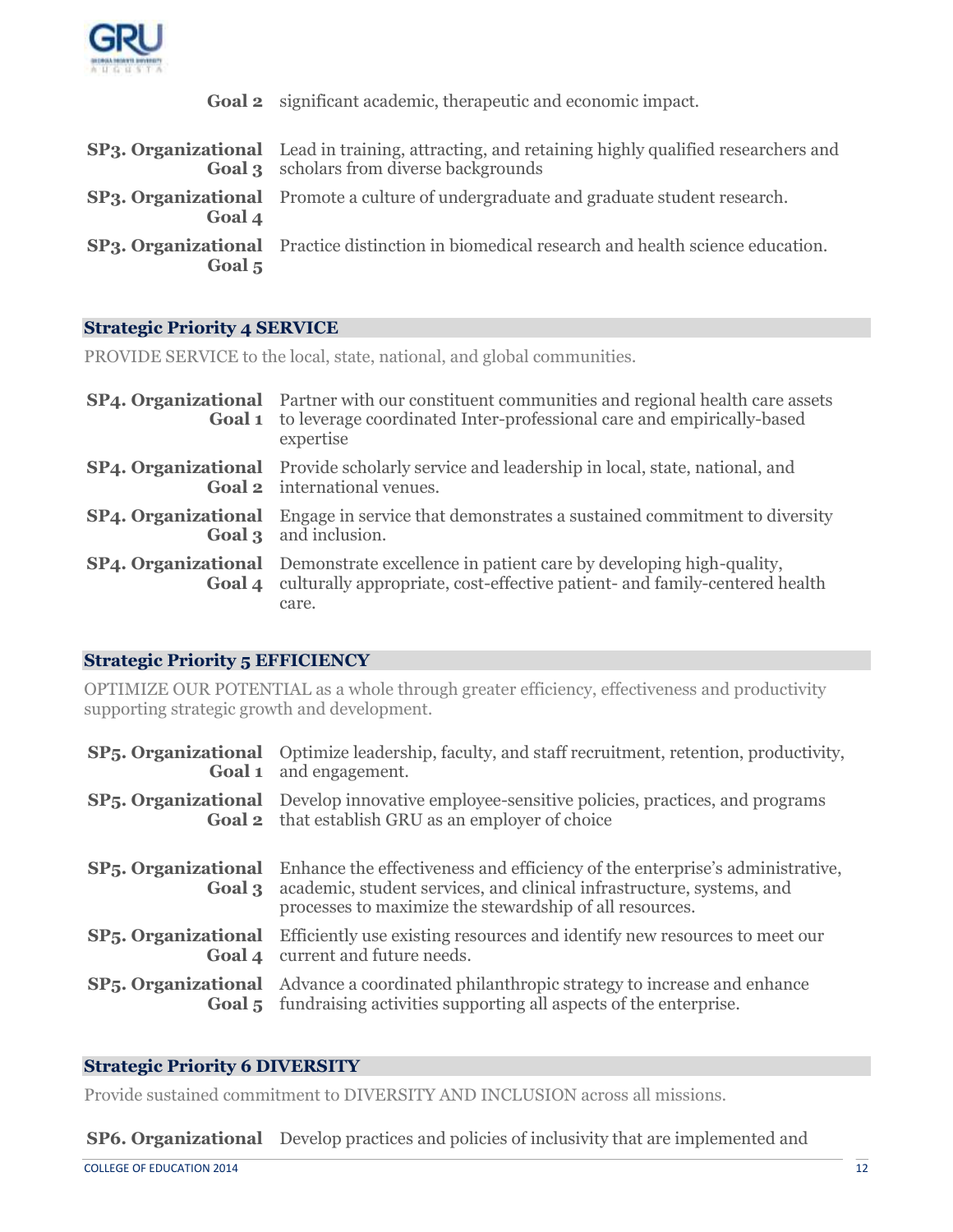

**Goal 1** embraced across the enterprise. **SP6. Organizational Goal 2** Facilitate ongoing cultural competency development. **SP6. Organizational Goal 3** Enhance efforts to reduce population disparities.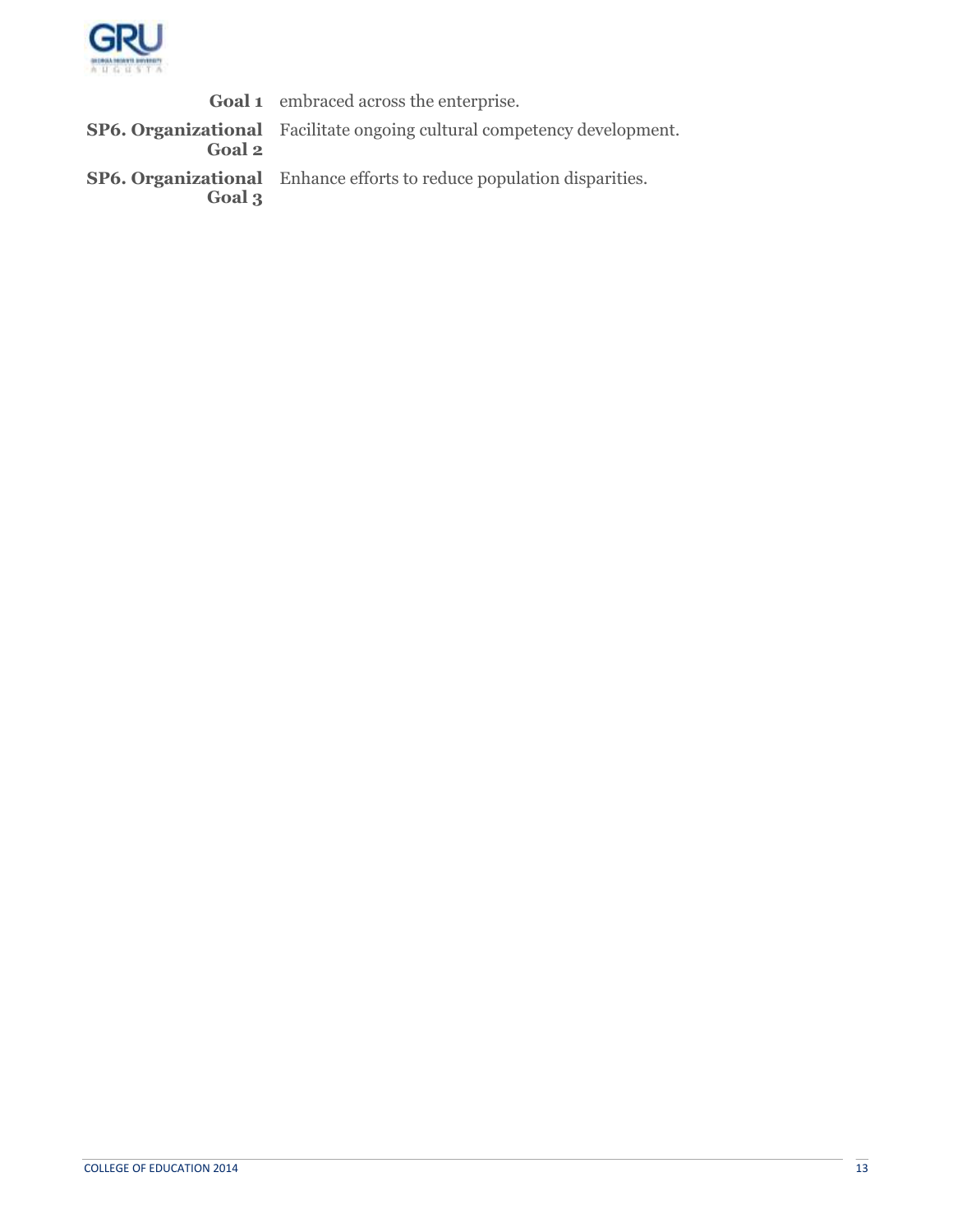

#### <span id="page-13-0"></span>College of Education Strategic Focus Areas & Goals

#### <span id="page-13-1"></span>**Strategic Focus Area 1: Consolidation**

Create a College that is enriched by the expanding footprint, diversity of programs, and that fulfills the needs of the area schools and agencies that we serve.

#### **Goal 1.1:**

Enhance the College's identity as an effective and efficient unit with a focus on diversity, positive impact, service, quality teaching and applied/action research.

#### **Goal 1.2:**

Establish mutually beneficial partnerships with citizens, schools, and community agencies to advance the development of human potential.

#### <span id="page-13-2"></span>**Strategic Focus Area 2: Education**

Increase the number of competitive, rigorous, research based, student-centered academic programs.

#### **Goal 2.1:**

All programs migrate to performance based assessment measures (i.e. content performance assessments; measure of exceptional teaching; program reviews for viability/productivity, and quality), while simultaneously increasing enrollments and support of RPG.

#### **Goal 2.2:**

To provide an array of delivery choices, support services, and programs in response to changing local, national and international job markets and social demands.

#### <span id="page-13-3"></span>**Strategic Focus Area 3: Research**

Develop a nationally recognized College in research, discovery and scholarship.

#### **Goal 3.1:**

Increase research and scholarship that addresses national and global problems through research/service centers, and an infrastructure that supports for faculty research.

#### **Goal 3.2:**

Develop an interdisciplinary culture of, and support for, collaborative, cross-disciplinary research and scholarship.

#### **Strategic Focus Area 4: Service**

Develop a nationally recognized unit that integrates teaching, multi-disciplinary research and service, to address challenges facing area schools/systems and health care/kinesiology agencies.

#### **Goal 4.1:**

Develop models that promote social responsibility, cultural awareness, and global competence through scholarly services to our community constituents.

#### **Goal 4.2:**

Develop models that focus on positive impacts and ones that support and reward faculty service.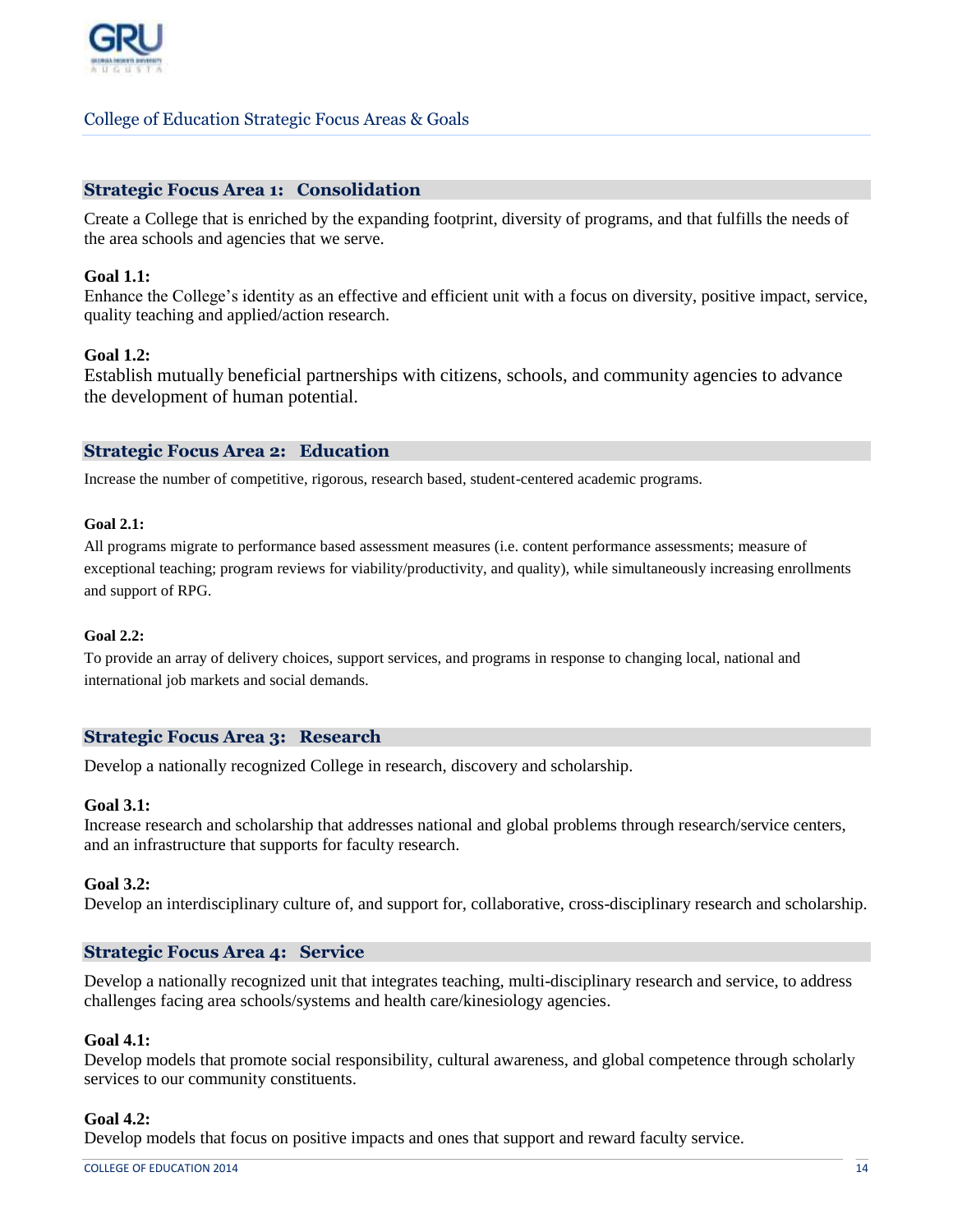

### <span id="page-14-0"></span>Appendix A: Alignment of Plans

#### <span id="page-14-1"></span>**Alignment of College Plans with University Strategic Plan**

| <b>Mission Focus Areas</b> |                                   | <b>GRU Strategic Priority 1:</b><br>Consolidation |                 |                 |           | <b>GRU Strategic Priority 2:</b><br><b>Education</b> |                 |                 |                 | <b>GRU Strategic Priority 3:</b><br>Research |                 |                 |     |
|----------------------------|-----------------------------------|---------------------------------------------------|-----------------|-----------------|-----------|------------------------------------------------------|-----------------|-----------------|-----------------|----------------------------------------------|-----------------|-----------------|-----|
|                            |                                   |                                                   | OG <sub>2</sub> | OG <sub>3</sub> | OG4       | OG1                                                  | OG <sub>2</sub> | OG <sub>3</sub> | OG <sub>3</sub> | OG1                                          | OG <sub>2</sub> | OG <sub>3</sub> | OG5 |
|                            | <b>Students</b>                   | $\sqrt{}$                                         |                 |                 | $\sqrt{}$ |                                                      |                 |                 | $\mathcal{N}$   |                                              |                 |                 |     |
| Academic                   | Programs                          | $\sqrt{}$                                         |                 |                 | $\sqrt{}$ | $\sqrt{ }$                                           |                 |                 | $\sqrt{}$       |                                              |                 |                 |     |
|                            | Pedagogy                          |                                                   |                 |                 |           | $\sqrt{ }$                                           |                 |                 | $\sqrt{}$       |                                              |                 |                 |     |
|                            | Content                           |                                                   |                 |                 | $\sqrt{}$ |                                                      |                 |                 |                 |                                              |                 |                 |     |
|                            | Clinical / Field Experience       | $\sqrt{ }$                                        |                 |                 |           | $\sqrt{ }$                                           |                 |                 |                 |                                              |                 |                 |     |
|                            | Culture                           | $\sqrt{}$                                         |                 | $\sqrt{}$       |           | $\sqrt{ }$                                           |                 | $\mathcal{N}$   |                 | $\sqrt{ }$                                   |                 |                 |     |
|                            | Scholarship                       |                                                   |                 |                 |           |                                                      |                 |                 |                 | $\sqrt{}$                                    | $\sqrt{}$       |                 |     |
| Research                   | <b>Faculty Support /Diversity</b> |                                                   | $\sqrt{}$       |                 | $\sqrt{}$ |                                                      |                 |                 |                 |                                              |                 |                 |     |
|                            | Engagement/Community              |                                                   |                 | $\sqrt{}$       |           |                                                      | $\sqrt{}$       |                 |                 |                                              |                 |                 |     |
|                            | State/National Leadership         |                                                   |                 |                 | $\sqrt{}$ |                                                      | $\sqrt{}$       |                 |                 |                                              |                 |                 |     |
|                            | Engagement/Community              |                                                   |                 | $\sqrt{}$       |           |                                                      | $\sqrt{}$       |                 |                 | $\sqrt{ }$                                   | $\sqrt{}$       |                 |     |
| Service                    | Growth                            |                                                   |                 |                 |           |                                                      |                 |                 | $\sqrt{}$       |                                              |                 |                 |     |
|                            | Culture                           |                                                   |                 |                 |           |                                                      |                 |                 | $\sqrt{}$       |                                              |                 |                 |     |

<span id="page-14-2"></span>

| <b>Mission Focus Areas</b> |                                   | <b>GRU Strategic Priority 4:</b><br><b>Service</b> |                 |                 |     | <b>GRU Strategic Priority 5:</b><br><b>Efficiency</b> |                 |                 |     | <b>GRU Strategic Priority 6:</b><br><b>Diversity</b> |                 |                 |     |
|----------------------------|-----------------------------------|----------------------------------------------------|-----------------|-----------------|-----|-------------------------------------------------------|-----------------|-----------------|-----|------------------------------------------------------|-----------------|-----------------|-----|
|                            |                                   |                                                    | OG <sub>2</sub> | OG <sub>3</sub> | OG4 | OG1                                                   | OG <sub>2</sub> | OG <sub>3</sub> | OG5 | OG1                                                  | OG <sub>2</sub> | OG <sub>3</sub> | OG5 |
|                            | Students                          |                                                    |                 |                 |     |                                                       |                 |                 |     |                                                      |                 |                 |     |
| Academic                   | Programs                          |                                                    |                 |                 |     |                                                       | $\sqrt{ }$      |                 |     |                                                      |                 |                 |     |
|                            | Pedagogy                          |                                                    |                 |                 |     |                                                       |                 |                 |     | $\sqrt{}$                                            |                 |                 |     |
|                            | Content                           |                                                    | $\sqrt{}$       |                 |     |                                                       |                 |                 |     |                                                      |                 |                 |     |
|                            | Clinical / Field Experience       |                                                    |                 |                 |     |                                                       |                 |                 |     |                                                      |                 |                 |     |
|                            | Culture                           |                                                    |                 |                 |     |                                                       | $\sqrt{ }$      |                 |     | $\sqrt{}$                                            |                 |                 |     |
|                            | Scholarship                       |                                                    |                 |                 |     |                                                       |                 | $\sqrt{}$       |     |                                                      |                 |                 |     |
| Research                   | <b>Faculty Support /Diversity</b> |                                                    | $\sqrt{}$       |                 |     | $\sqrt{}$                                             | $\mathcal{N}$   | $\sqrt{}$       |     | $\mathcal{N}$                                        | $\sqrt{}$       |                 |     |
|                            | Engagement/Community              |                                                    | $\mathbf{v}$    |                 |     |                                                       |                 |                 |     |                                                      |                 |                 |     |
|                            | State/National Leadership         |                                                    | $\sqrt{}$       |                 |     |                                                       |                 |                 |     |                                                      |                 |                 |     |
|                            | Engagement/Community              |                                                    |                 |                 |     |                                                       |                 |                 |     |                                                      |                 |                 |     |
| Service                    | Growth                            |                                                    |                 |                 |     | $\sqrt{}$                                             | A.              | $\sqrt{}$       |     |                                                      |                 |                 |     |
|                            | Culture                           |                                                    |                 |                 |     |                                                       | $\mathcal{N}$   |                 |     | $\sqrt{}$                                            |                 |                 |     |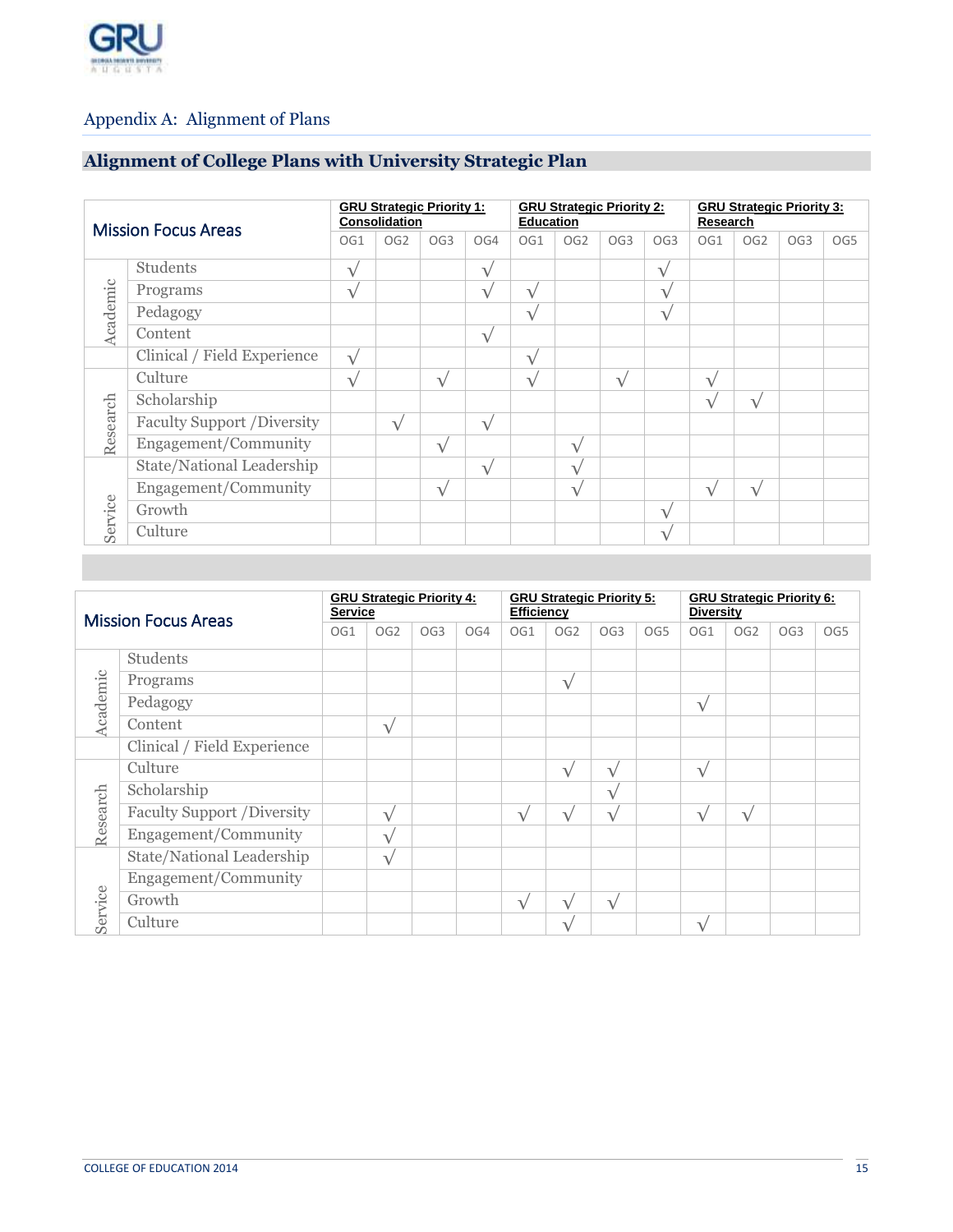

#### Appendix B: Strategic Planning Components and Taxonomy



| USG Strategic Imperative | An identified focus area within the framework of the $2013 - 2018$                                                  |
|--------------------------|---------------------------------------------------------------------------------------------------------------------|
|                          | University System of Georgia strategic plan that is critical to the<br>success of creating a more educated Georgia. |
|                          |                                                                                                                     |

| <b>GRU Strategic Plan</b>      | The highest level GRU plan that supports the USG strategic<br>imperatives and includes strategic priorities and organizational goals<br>designed to meet the mission, vision, and values of GRU. The GRU<br>strategic plan is accomplished through the mission-based strategic<br>plans, college strategic plans, division plans, and unit plans. |
|--------------------------------|---------------------------------------------------------------------------------------------------------------------------------------------------------------------------------------------------------------------------------------------------------------------------------------------------------------------------------------------------|
| <b>GRU Strategic Priority</b>  | An aspirational and visionary statement that encapsulates a clear<br>priority to enable GRU to meet its mission and achieve its vision.<br>Supported by the GRU organizational goals.                                                                                                                                                             |
| <b>GRU Organizational Goal</b> | A clear statement that describes the means by which the GRU<br>strategic priorities will be met.                                                                                                                                                                                                                                                  |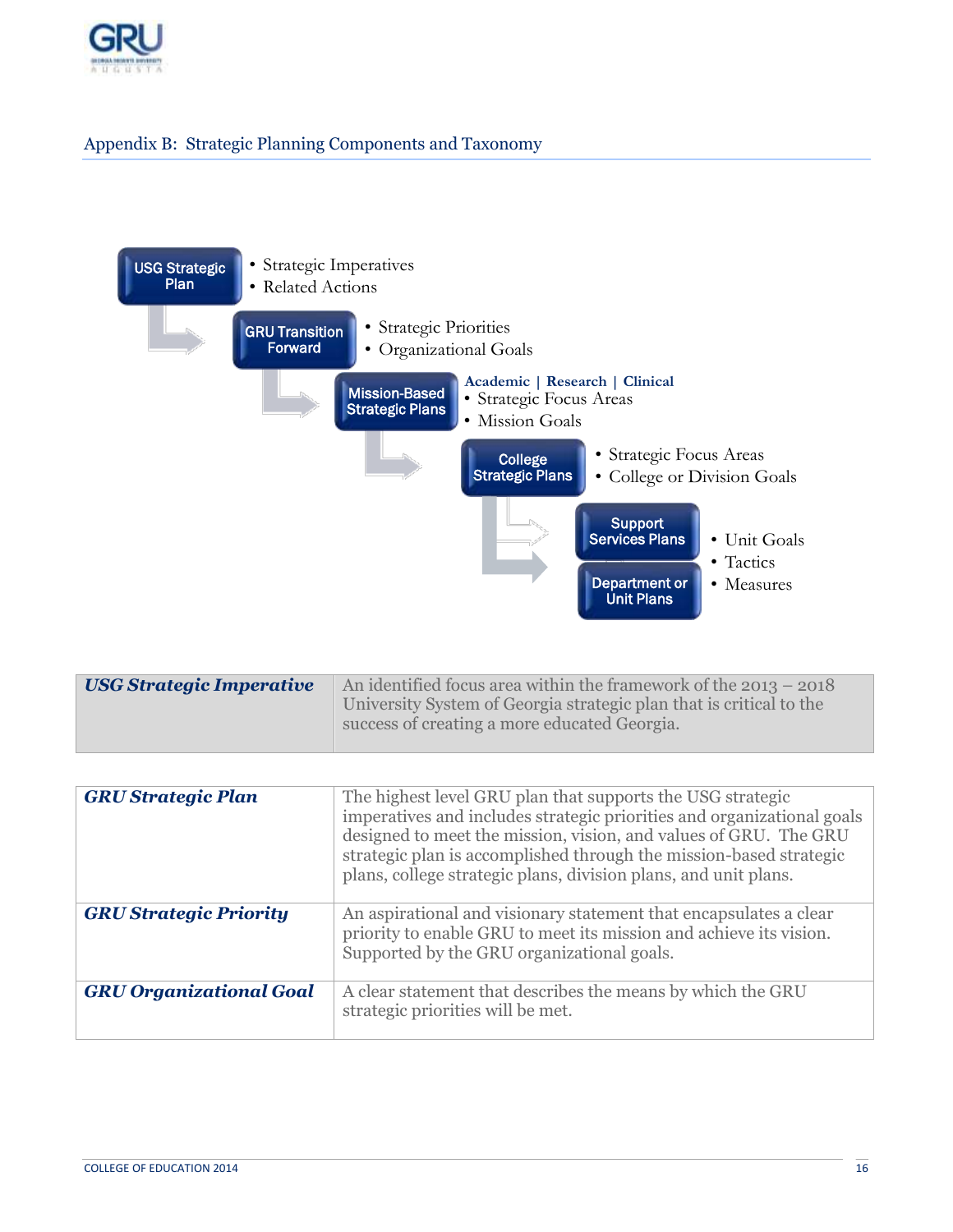

| <b>Mission-based Strategic</b><br><b>Plan</b> | A mission-focused plan that supports the GRU Strategic Plan and<br>focuses on the relevant GRU mission. Includes mission strategic<br>focus areas and mission goals. |
|-----------------------------------------------|----------------------------------------------------------------------------------------------------------------------------------------------------------------------|
| Academic   Research  <br><b>Clinical</b>      |                                                                                                                                                                      |
| <b>Mission Strategic Focus</b><br><b>Area</b> | An identified focus area within the relevant mission that is supported<br>by mission goals.                                                                          |
| <b>Mission Goal</b>                           | A clear statement of intention within the relevant mission supported<br>by descriptions and specific intentions and/or opportunities.                                |

| <b>College or Division</b><br><b>Strategic Plan</b>       | A college-focused plan that supports the GRU Strategic Plan and<br>focuses on the relevant GRU mission(s). Includes college/division-<br>specific strategic focus areas and goals. |
|-----------------------------------------------------------|------------------------------------------------------------------------------------------------------------------------------------------------------------------------------------|
| <b>College or Division</b><br><b>Strategic Focus Area</b> | An identified strategic focus area within the college/division that is<br>supported by college/division goals.                                                                     |
| <b>College or Division Goal</b>                           | A clear statement of intention within the college/division plan<br>supported by descriptions and specific intentions and/or<br>opportunities.                                      |

| <b>Support Services Plan or</b><br><b>Unit Plan</b> | A division or unit plan that supports the college/division strategic<br>plan(s), the mission-based plans, and the GRU strategic plan.<br>Includes goals that can span multiple years and annual tactics and<br>meGRUres. |
|-----------------------------------------------------|--------------------------------------------------------------------------------------------------------------------------------------------------------------------------------------------------------------------------|
| Goal                                                | A clear statement of intention around a specific area that could span<br>multiple years. These goals directly support the college, division,<br>and mission-focused plans.                                               |
| <b>Tactic</b>                                       | Specific activities or tasks to accomplish a goal – describes how the<br>goal will be met.                                                                                                                               |
| MeGRUre – Expected<br><b>Results</b>                | A statement of expected results for a specific tactic – describes what<br>results are expected and how to meGRUre the achievement of the<br>tactic.                                                                      |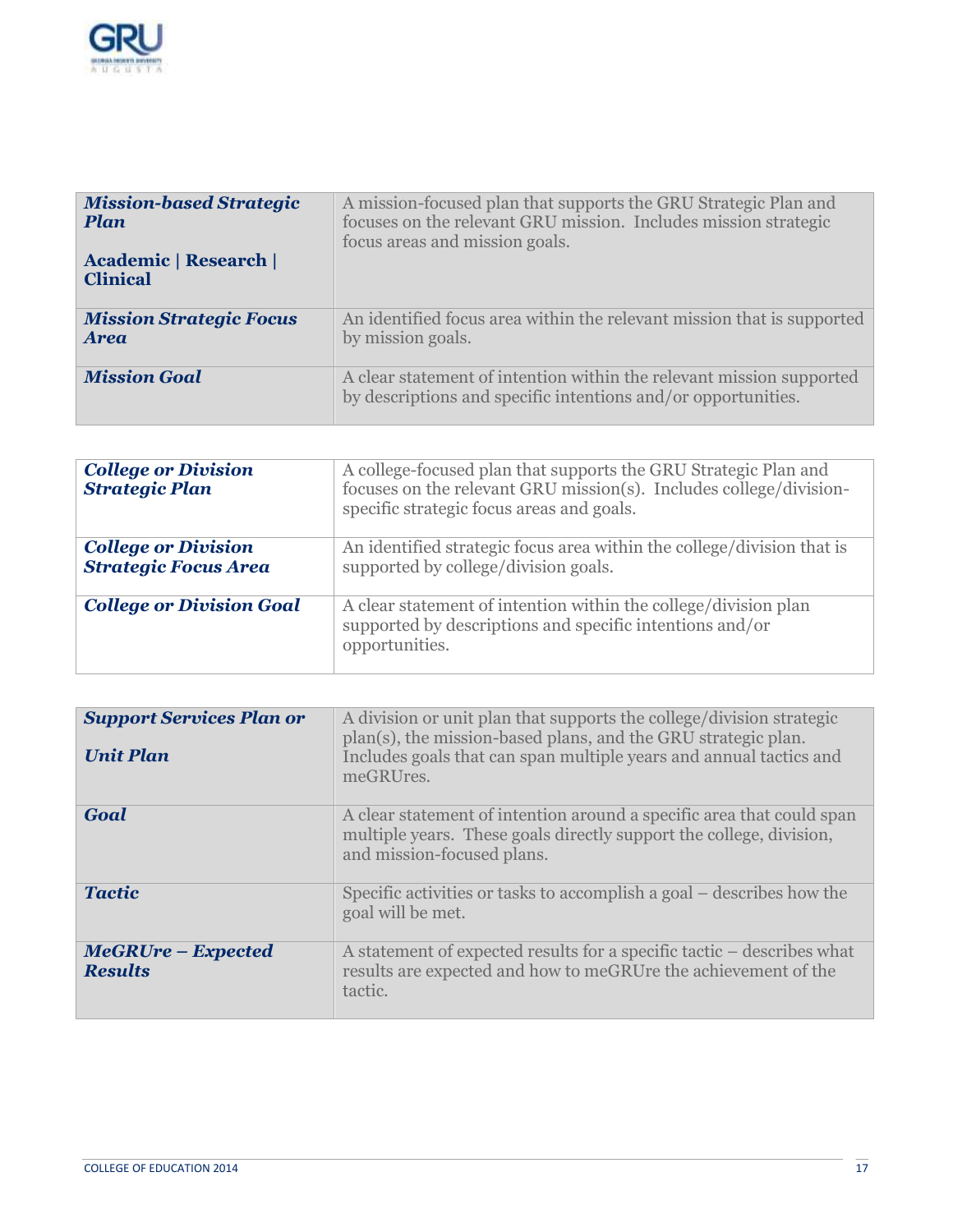

#### <span id="page-17-0"></span>Appendix C: Results from SWOT Analysis

The process used that resulted in this document was a bit unusual. In preparation for the consolidation, the College of Education sought a veteran dean to lead the work. Initial steps led by the College Leadership Team included an administrative review of the existing programs, college structure, staffing and role expectations, enrollments, as well as readiness for the changing roles that would result from the consolidation. Based on the gaps identified in this review a College Review and Recommendations Committee was formed to drill down into the gaps, recommend possible changes, and to provide input to the College Leadership Team.

On December 3, 2012, Dean Chance met with the members of the COE Review and Recommendation committee to present the goals of the committee. The results of this two-level review, a 3-year plan was developed to be implemented during the consolidation years (2012-13—2014-15) and until a new dean was appointed—summer 2015.

| <b>Strengths</b>                                 |                                                                                                                                                                                                                                                                                                                                                                                                                           | <b>Weaknesses</b>                                                                       |                                                                                                                                                                                                                                                                                                                                                                                                                                                                                     |  |
|--------------------------------------------------|---------------------------------------------------------------------------------------------------------------------------------------------------------------------------------------------------------------------------------------------------------------------------------------------------------------------------------------------------------------------------------------------------------------------------|-----------------------------------------------------------------------------------------|-------------------------------------------------------------------------------------------------------------------------------------------------------------------------------------------------------------------------------------------------------------------------------------------------------------------------------------------------------------------------------------------------------------------------------------------------------------------------------------|--|
| $\bullet$<br>$\bullet$<br>$\bullet$<br>$\bullet$ | Faculty<br>College / University as a Community<br>Initial Partnerships with Schools/systems<br>Collaboration with other Colleges in degrees,<br>services, and research/scholarship.                                                                                                                                                                                                                                       | $\bullet$<br>$\bullet$<br>$\bullet$<br>$\bullet$<br>$\bullet$<br>$\bullet$<br>$\bullet$ | Salaries and workload not in line with<br>expectations for faculty in research 1<br>universities<br>Lack of a technology committee to oversee<br>tech requests and ensure faculty voice in<br>purchasing decisions<br>Limited technology<br>Classrooms/labs lack updated equipment and<br>technology<br>Lack of system to definitively assess quality<br>teaching<br>Limited skills in externally funded grant<br>applications, and other scholarly research<br>No research centers |  |
| $\bullet$<br>$\bullet$<br>$\bullet$<br>$\bullet$ | <b>Opportunities</b><br>Programs, professional learning, certificates,<br>and support to respond to national<br>accountability measures mandated for P-12<br>schools and systems<br>Recruitment of research faculty<br>Creation of research center/s<br>Collaboration with Health Science campus<br>colleges (quality teaching, 4+2 degrees, etc.)<br>Collaboration with multiple colleges on<br>research grants/programs | $\bullet$<br>$\bullet$<br>$\bullet$<br>$\bullet$<br>$\bullet$                           | <b>Threats</b><br>Funding<br>Recruitment of students<br>Open lines to recruit new faculty with<br>research skills/culture<br>Limited/no student life on computer campus<br>Lack of community support for new<br>university                                                                                                                                                                                                                                                          |  |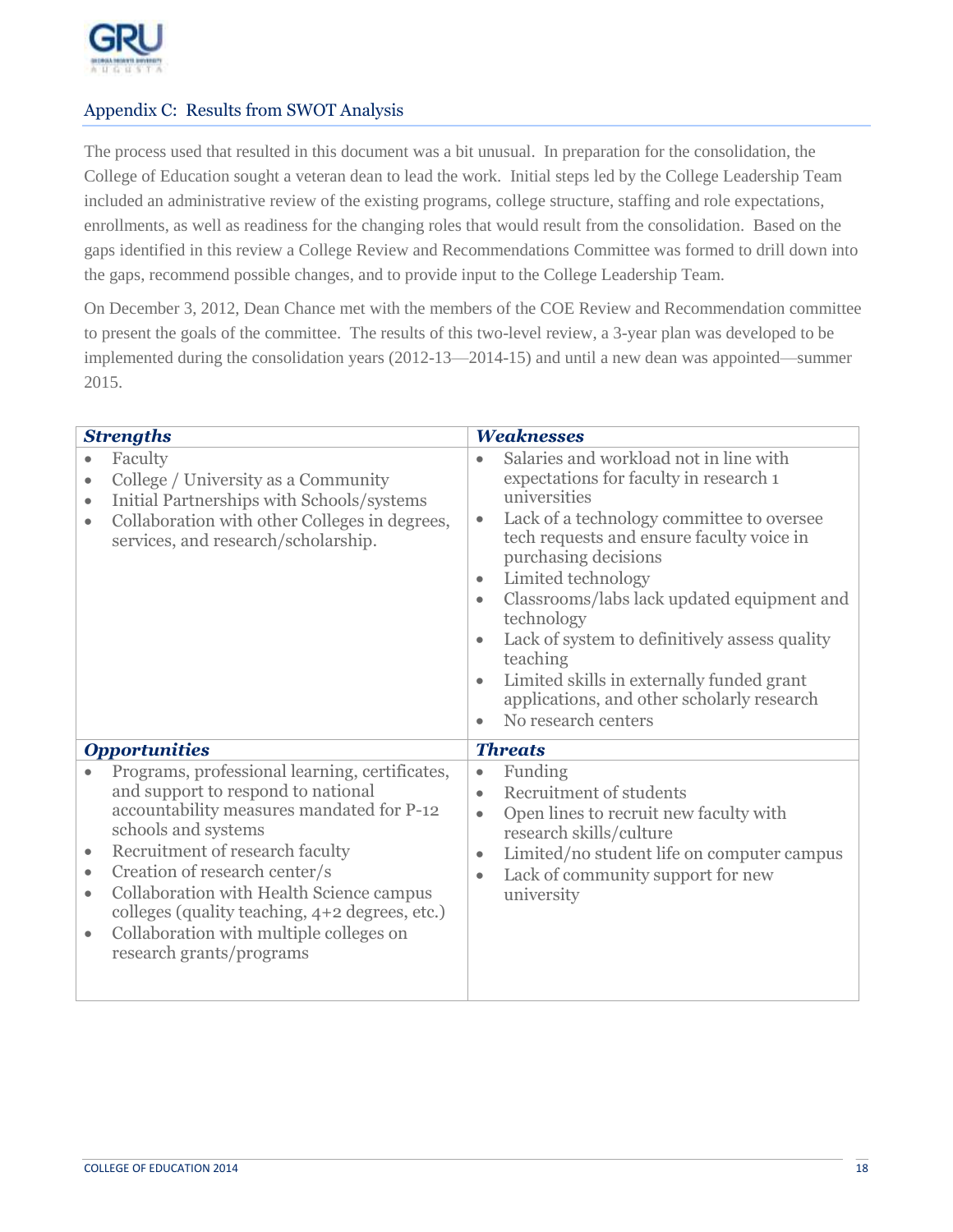

#### <span id="page-18-0"></span>Appendix D: Any additional documentation pertinent to the plan

- **Georgia Regents University**
	- **College of Education**

#### **Programs / Units of Distinction**



#### **Academic Vision Statement**

The College of Education will be recognized as a national / international center for scholarly research, informed and creative teaching, developing human potential, and creation of new knowledge through scholarship, and upholding the highest standards of professional service to the community and society.

#### **Academic Mission**

The mission of the College of Education is to educate and prepare prospective professionals to be knowledgeable, highly effective, and ethical practitioners who transform learners into thinking, productive citizens.

**Core Value:** Engagement between a great research University and strong local, state, national, and international partners will be the lens through which programs will be viewed to determine distinctiveness. Professional Distinction is achieved when outstanding learning and leadership are seen in these three area: Programs, Students, and Faculty. The outcomes of this work will be: prepared, able and responsive professionals;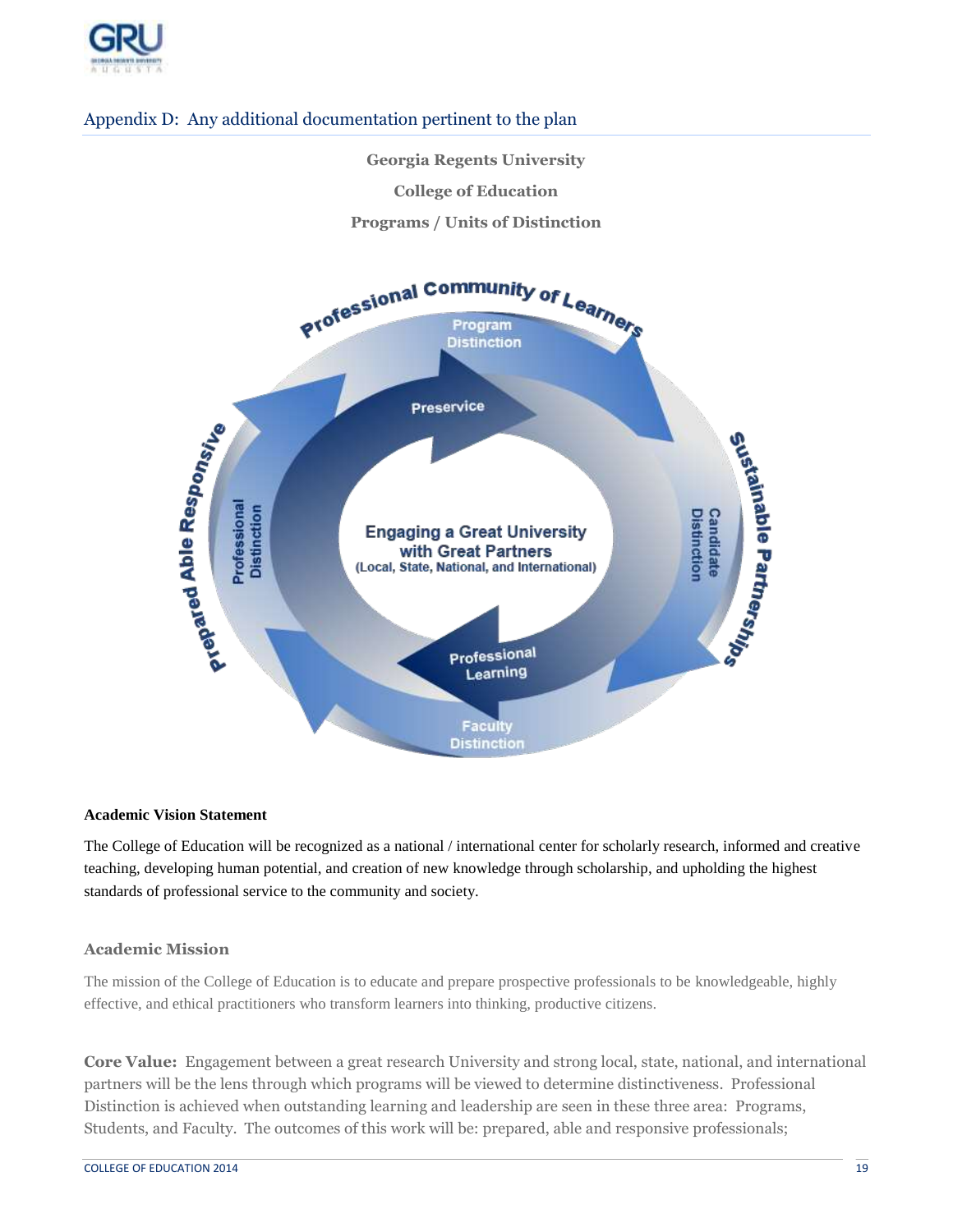

interdependent professional communities of learners focused on transformation and reform; and sustainable partnerships that cross over perceived boundaries to address educational and community challenges.

**Distinction Areas** (examples of characteristics—not an exhaustive list, will vary by department/degree):

#### **4. Programs of Distinction**

- Ensure both quality and quantity of their students
- Meet clearly identified needs of the CSRA
- Have excellent retention and completion rates
- Document excellent employment and retention rates
- Prepare students to be agents for transformation and reform
- Receive state, national, international recognitions
- Maintain accreditation and specialized program approvals
- Collaborate across disciplines and colleges

#### **5. Students and Graduates of Distinction**

- Demonstrate the ability to respond to needs present in the changing demographics of the CSRA and beyond
- Demonstrate the ability to work effectively in high need areas
- Receive honors and recognitions in the public and private sectors
- Assume roles of leadership in their respective disciplines at the local, state, national, and international levels

#### **6. Faculty of Distinction**

- Are engaged in collaborative relationships with local, state, national, and international partners
- Exhibit leadership that has a positive impact at local, state, national, and international levels
- Provide leadership in state, national, international professional organizations
- Demonstrate excellent teaching based upon best practice and research
- Are active in discipline specific scholarship and research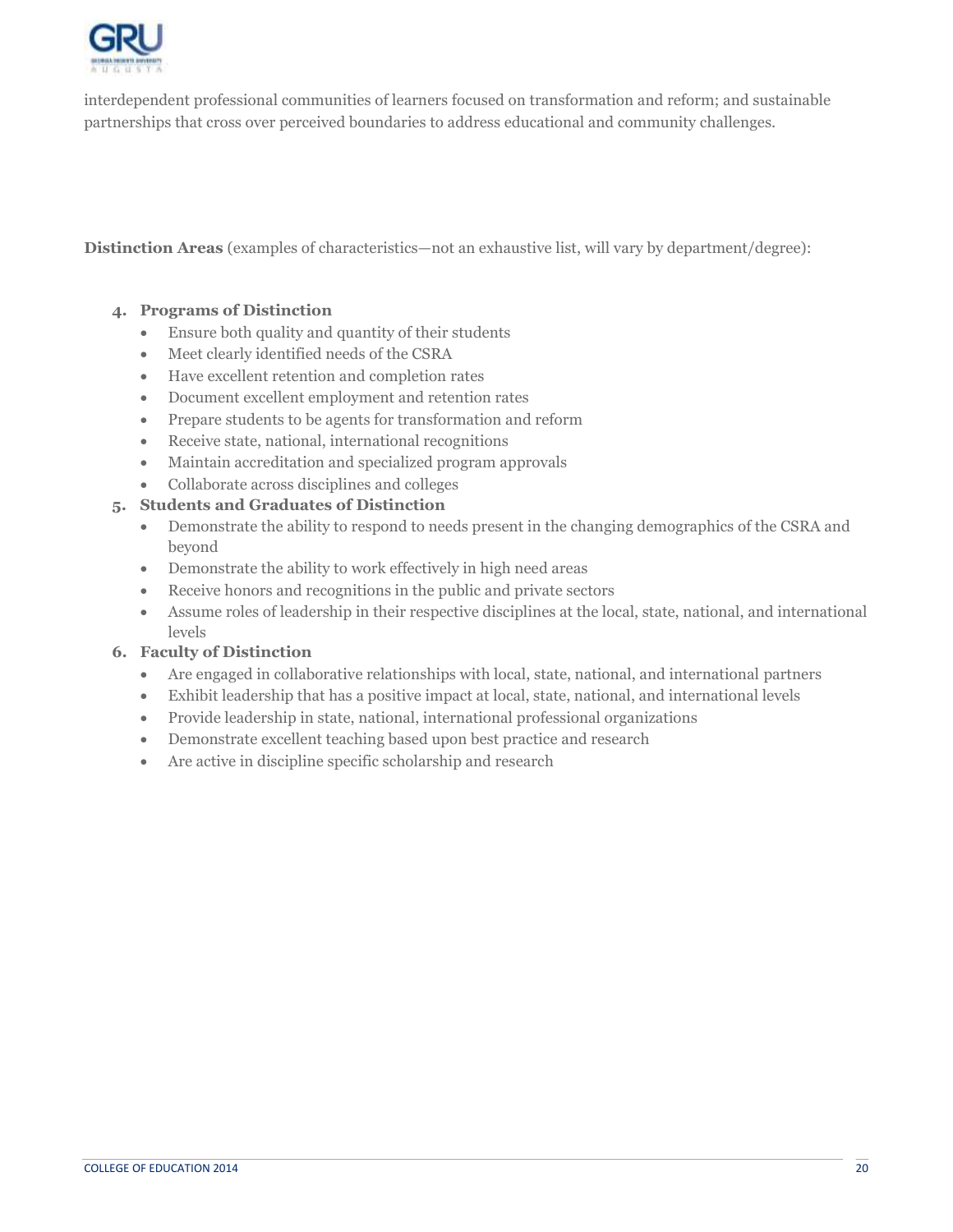

### College of Education

### Review and Recommendations **Committee**

### Final Report

### April 5, 2013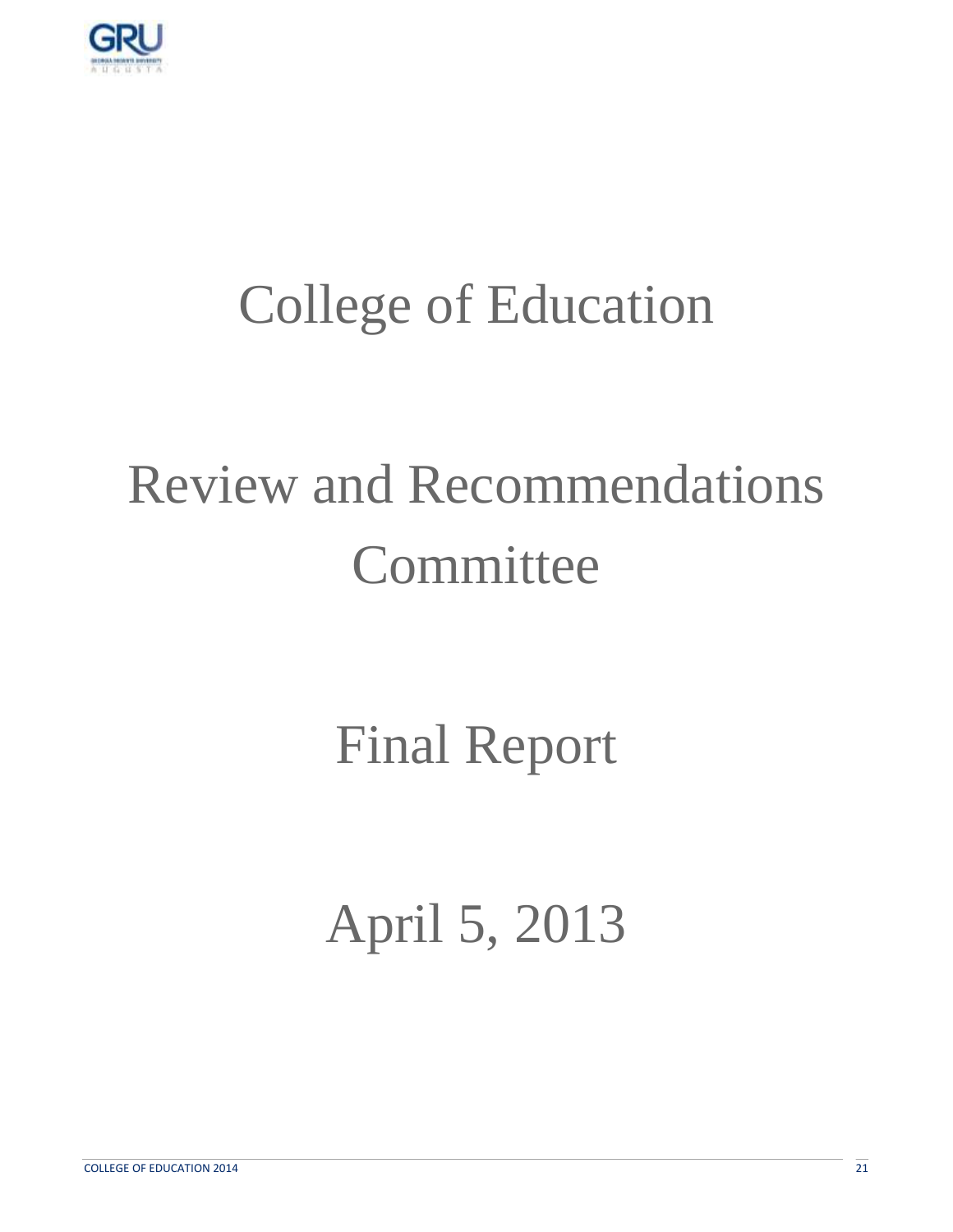

#### **Introduction**

On December 3, 2012, Dean Chance met with the members of the COE Review and Recommendation committee to present the goals of the committee. This is the final report after several months of review of the key areas in the initial charge.

The initial charge from Dean Chance is found in Appendix A, but the intent was to look at the future of the College of Education; looking at programs, departmental structure, space reallocations, etc. as the university transitions to a Research 1 institution.

Following is a list of the members of the committee:

Dr. Olajide Agunloye - ELCSE Dr. Graeme Connolly - KHS Dr. Susan Edwards - TED Mr. Bill Gray – Staff, Dean's Office Dr. Paulette Harris - ELCSE Dr. Wayne Lord – COE Leadership Team (On initial committee, moved to the PhD committee) Dr. Steven Page - TED Dr. Judi Wilson – COE Leadership Team (Joined the committee when Dr. Lord departed) Dr. Karen Wish – COE Leadership Team and KHS (Committee Chair)

There were two key dates for submission of the findings. The budget was the first item and was to be submitted by Feb. 1, 2013. That was accomplished. The proposed budget can be found in Section One of this report. The second date is to have the remaining topic reports submitted by April 15, 2013. That also was accomplished. Minutes from the meetings can be found in Appendix B, but recommendation summaries can be found at the beginning of each the following sections:

| Section One: Budget                                        |                                                                   |  |  |
|------------------------------------------------------------|-------------------------------------------------------------------|--|--|
|                                                            | Section Two: COE Structure and Viability of Programs              |  |  |
| Section Three: Collaboration among Colleges and Curriculum |                                                                   |  |  |
|                                                            | Section Four: Technology and Online Teaching                      |  |  |
|                                                            | Section Five: Assessment of Faculty Teaching and Research Culture |  |  |
|                                                            | Section Six: Entrepreneurial and Centers/Institutes               |  |  |

This was a complex project and in some instances recommendations for other committees to be formed to delve more deeply into the issue was the only outcome. The committee members are to be commended for their dedication to this process and even with sensitive topics, objectivity was maintained, producing a better product.

Respectfully submitted by the Members of the COE Recommendations and Review Committee.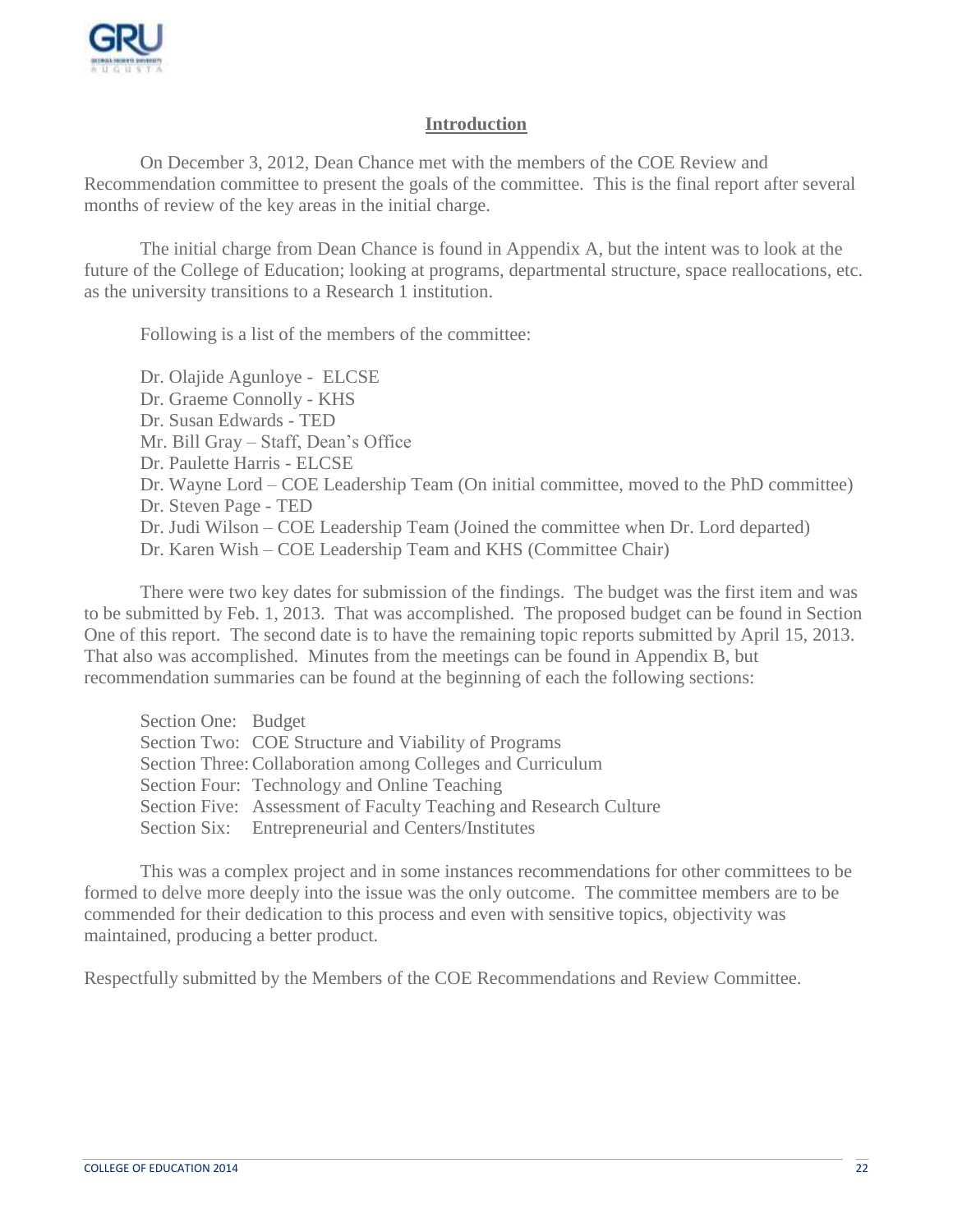

### Section 1

### Budget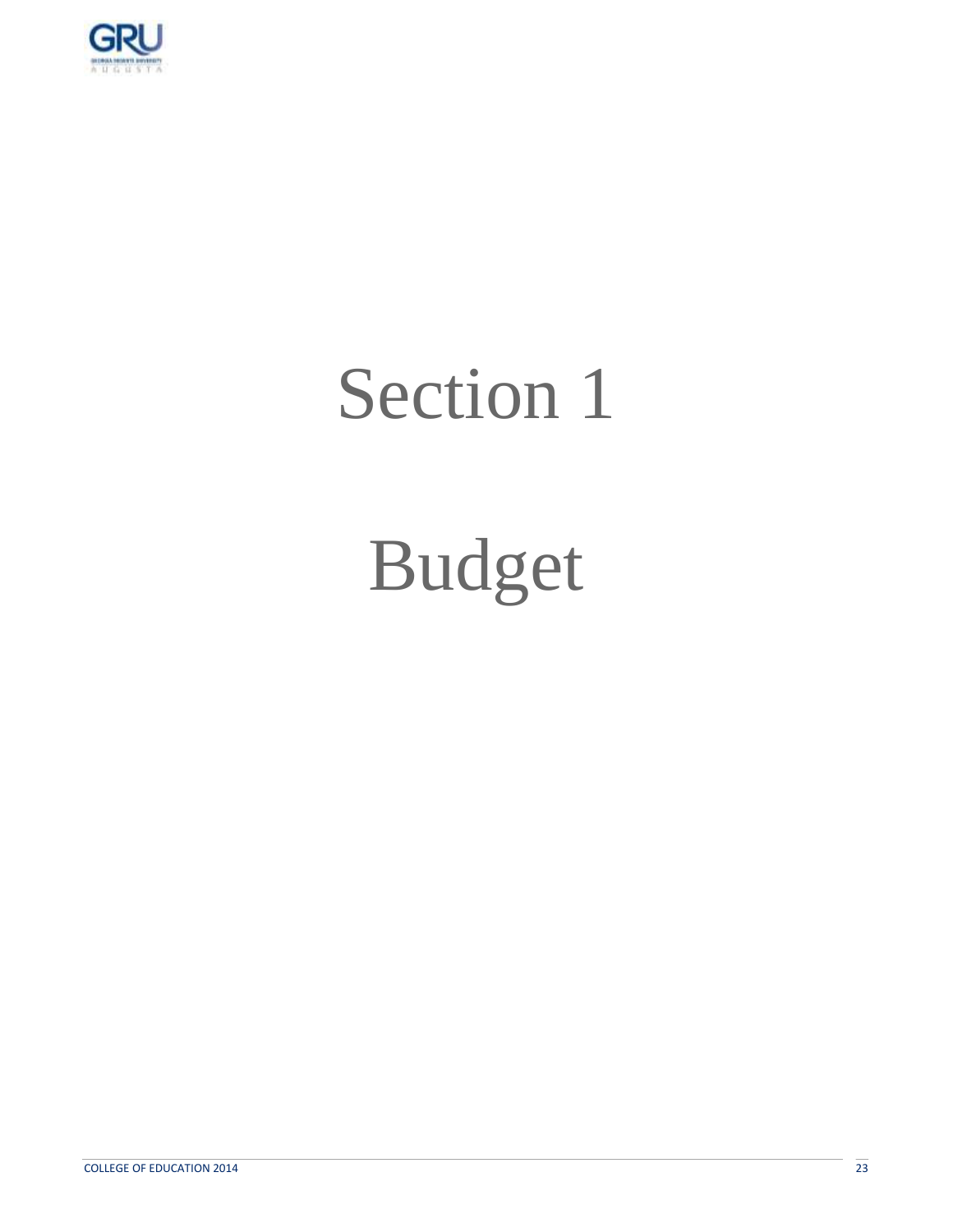

#### **Recommendations**

The importance of submitting a reasonable budget was recognized by the committee but the expertise in the entire COE was limited. Until consolidation each department was given a budget within which they were expected to operate. This has been done successfully. Recommending a budget for one year, let alone 5-10 years was a tremendous undertaking. Where feasible, input was requested (e.g. ITS, public relations), but specifics were hard to obtain. There are some important aspects in establishing a budget that are in the recommendations below:

1. Until faculty/staff salaries are at competitive levels it will be extremely difficult to recruit and hire highly qualified professionals needed in a research 1 institution.

2. Increasing salaries of existing faculty/staff and bringing back merit pay, or rewards for excellence, will be essential in retaining the best individuals in the COE.

3. Operating budgets have been the same for the last 4 years or more. Acknowledging that inflation rates, even at a 3% level, were not incorporated in any budget, expecting growth of programs without sufficient funding will be an impossible expectation. Expecting growth with potential 2-3% budget cuts, or more, will make program growth impossible. Therefore there need to be increases in operating budgets in the coming years.

4. Aggressive marketing of programs in the COE will be essential to growing all programs. This marketing needs to be developed, coordinated and conducted by qualified marketing personnel. This can't be done with a few thousand dollars to publish pamphlets. This must be an effort across the state to advertise in high-population areas and will include television, newspapers, billboards, and significant travel to visiting school districts to recruit students for undergraduate and graduate programs. To expect the COE faculty/staff to do this in addition to all their other work is unreasonable.

5. Additional budget lines for graduate assistants are necessary to allow faculty time to develop their research agendas and to conduct their research; to enable them to continue their professional development via travel and conferences, and bring back their ideas to keep their courses and research state-of-the-art; hiring more part-time/adjunct instructors, and paying them at competitive salaries are all necessary to the success of the COE faculty. This is going to be essential for the research 1 emphasis as well as the immediate needs for promotion, tenure, and post tenure review. Again, asking the existing faculty/staff to take on this additional work will not enhance success at any level.

6. Obtaining external funds is a specialized skill set. Therefore, hiring a consultant to get the COE going forward will be essential. Most research 1 universities have staff whose sole function is to generate such funds. Having such an expert at the university level will not be sufficient due to the varied areas of specialization in each college. While there is no budget request for this, there is a void in revenue suggestions in the budget, indicating lack of expertise to take this college forward.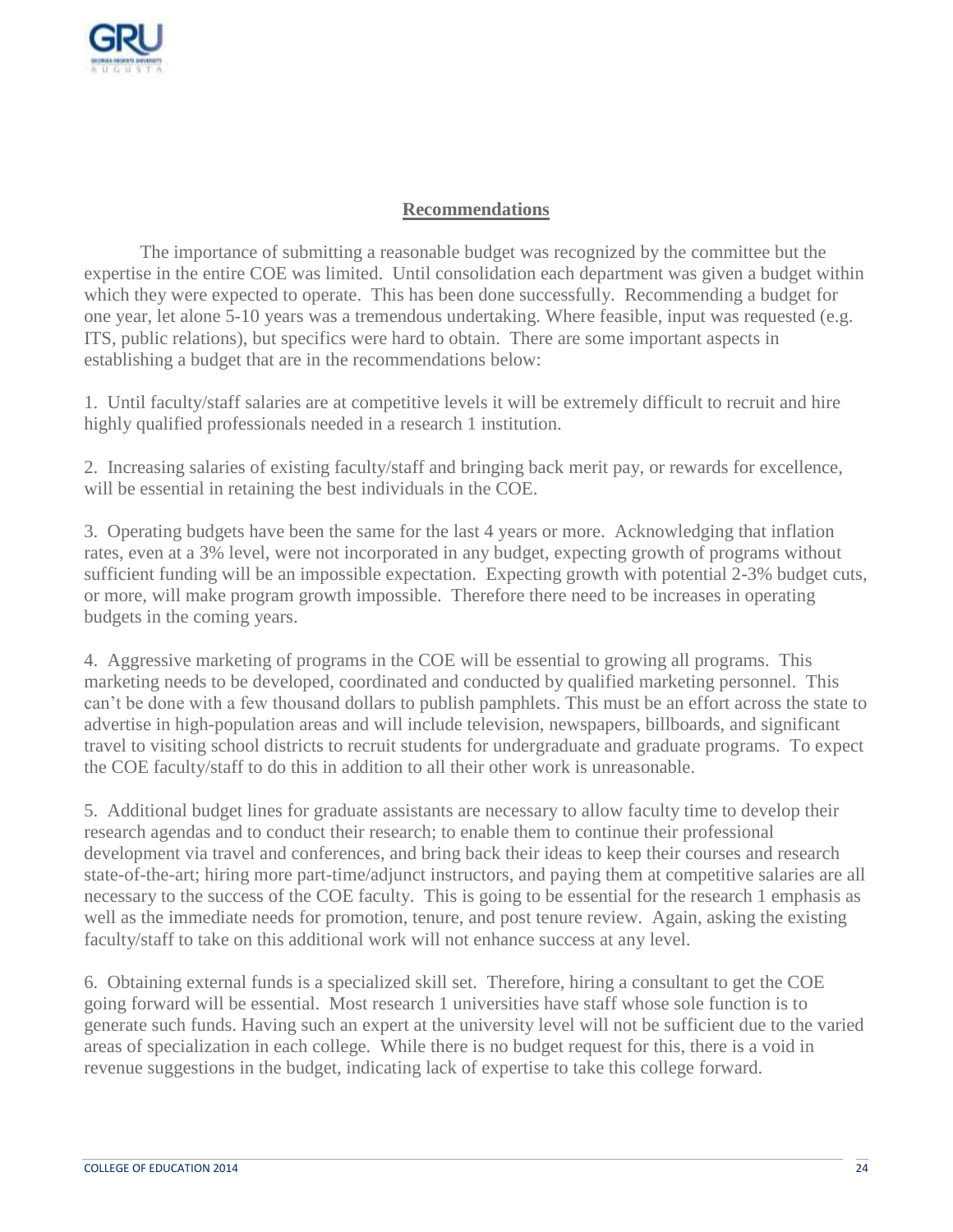

### Section 2

### COE Structure and Viability of Programs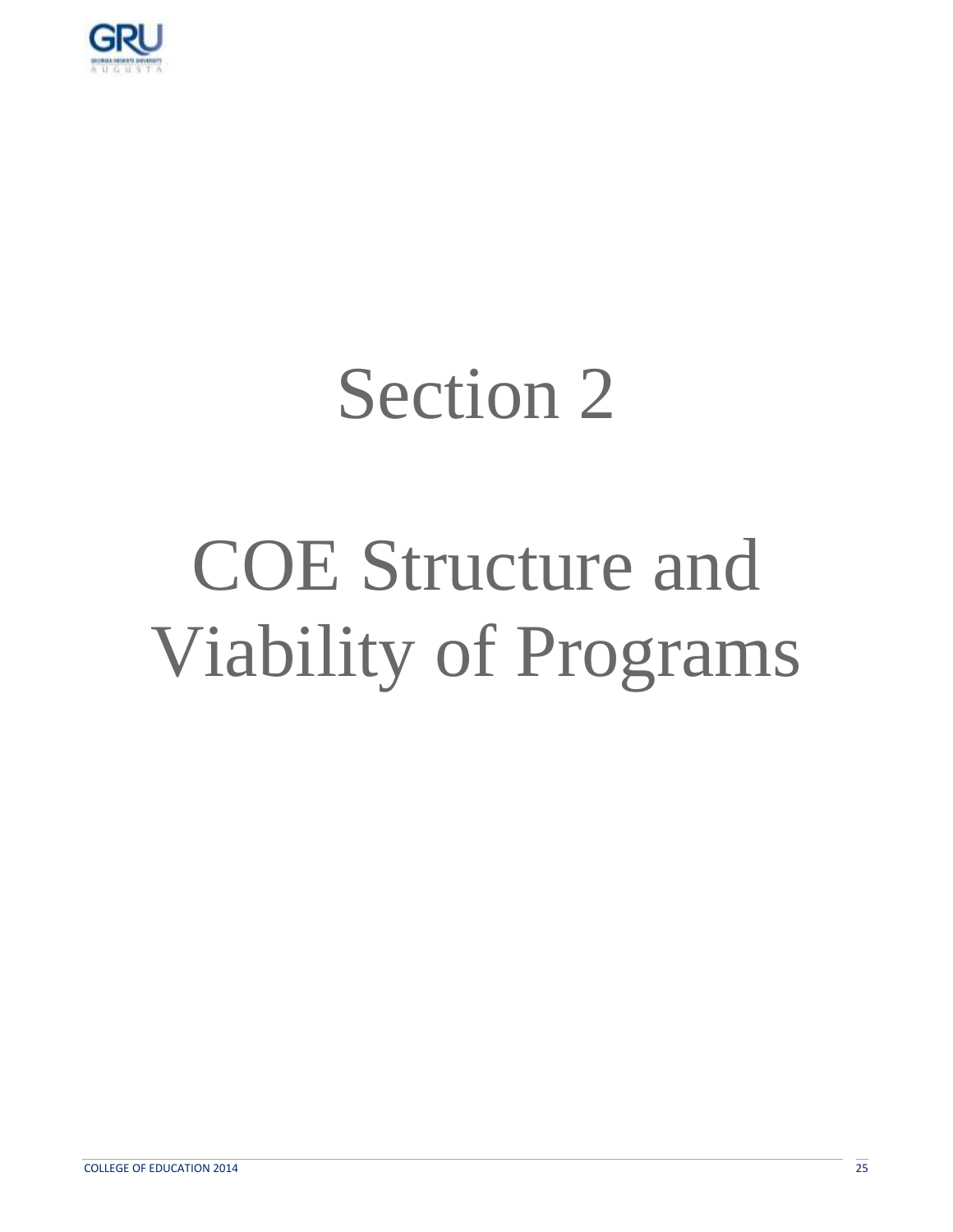

#### **Recommendations**

This was a particularly challenging part of the committee's tasking because 1) this tends to be emotional when evaluating areas to which each person is loyal and 2) there seems to be inaccurate data regarding enrollment and program completers that makes it difficult to accurately recommend program changes. It is also sensitive because any reorganization that occurs will affect people, and that makes such reorganizations a challenge.

#### **1. COE Structure/Reorganization:**

The recommendations about reorganization were developed after several organization charts from peer institutions were evaluated. The organizational structure from the University of Alabama, Birmingham (UAB) was the one that seemed the most feasible for the COE should reorganization be the final recommendation. At UAB they have two departments. The committee developed a two department plan for the COE following the UAB structure. Considerations were made for common programs and balance of existing number of faculty.

The recommended structure is as follows:

| <b>Department of *Human Studies</b> | <b>Department of Curriculum and Instruction</b> |
|-------------------------------------|-------------------------------------------------|
| (22 faculty)                        | $(19$ faculty)                                  |
|                                     |                                                 |
| 1) Leadership/Teacher Leader        | 1) MGED                                         |
| 2) Foundations                      | 2) ECED                                         |
| 3) Counseling                       | 3) Lang $&$ Lit                                 |
| 4) Kinesiology                      | 4) SLED                                         |
| 5) HPE                              | 5) Ed Tech                                      |
| 6) Research                         | 6) Curriculum                                   |
| (Could move to research center)     | 7) SS                                           |
| in the future)                      | 8) Science                                      |
|                                     | 9) Math                                         |
|                                     | <b>10) SPED</b>                                 |

\*NOTE: Will need to use some other term than "Human Studies" when naming the new department. Other colleges/departments could have an issue with this name.

NOTE: Having KHS absorbed by another department eliminates the need for a third department chair. The time to do this type of reorganization seems appropriate since the current Chair if KHS is stepping down at the end of this academic year. There was no recommendation for KHS to be moved out of the COE.

#### **2. Viability of Programs:**

Although there were several documents addressing enrollment numbers etc., the accuracy of these numbers and the productivity data were questioned. Due to the inability to have precise numbers to work from, the committee's recommendations revolve around what they determined were "at risk" programs and suggestions that the programs be evaluated after a strong marketing effort was in place. The overall recommendation is that no decisions should be made about eliminating any program until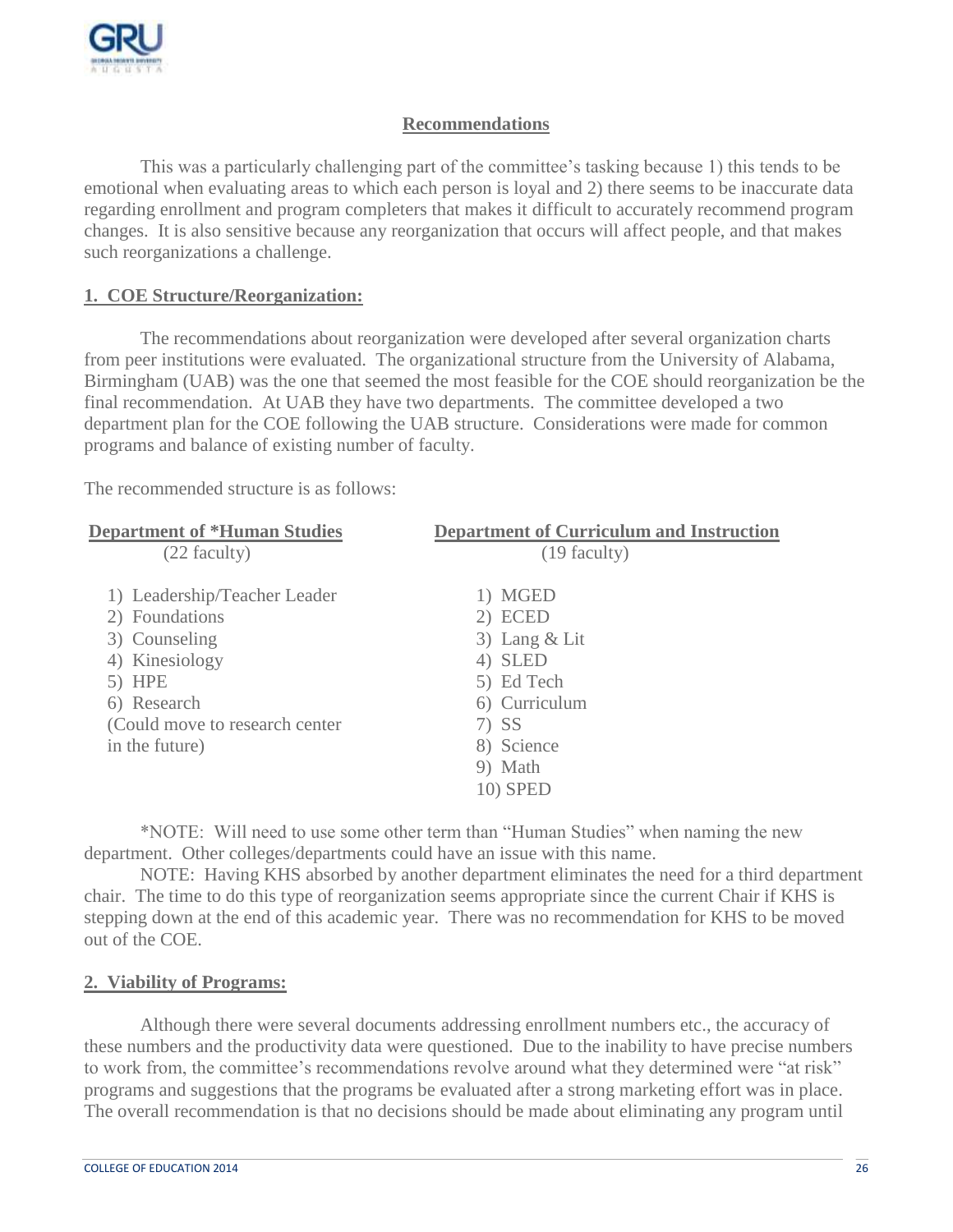

after one to two years of aggressive marketing when the numbers can be evaluated again and recommendations be made at that time.

The "at risk" programs that should be evaluated are:

1) All secondary undergraduate programs. Consider expanding the IMAT option for these areas

- 2) SPED Adapted (MAT)
- 3) SPED MEd.

4) EDLR MEd. (NOTE: Refer to the minutes from 2/13/2013 in the "Minutes" appendix for key points from the Educational Leadership committee members.)

5) HPE MAT. Consider putting this in the MAT program in TED with electives taken in KNHS courses, like what is done for the Ed.S

6) The P-12 undergraduate programs are at risk but these cross college lines so will be deferred at this time, but they are recognized as at risk.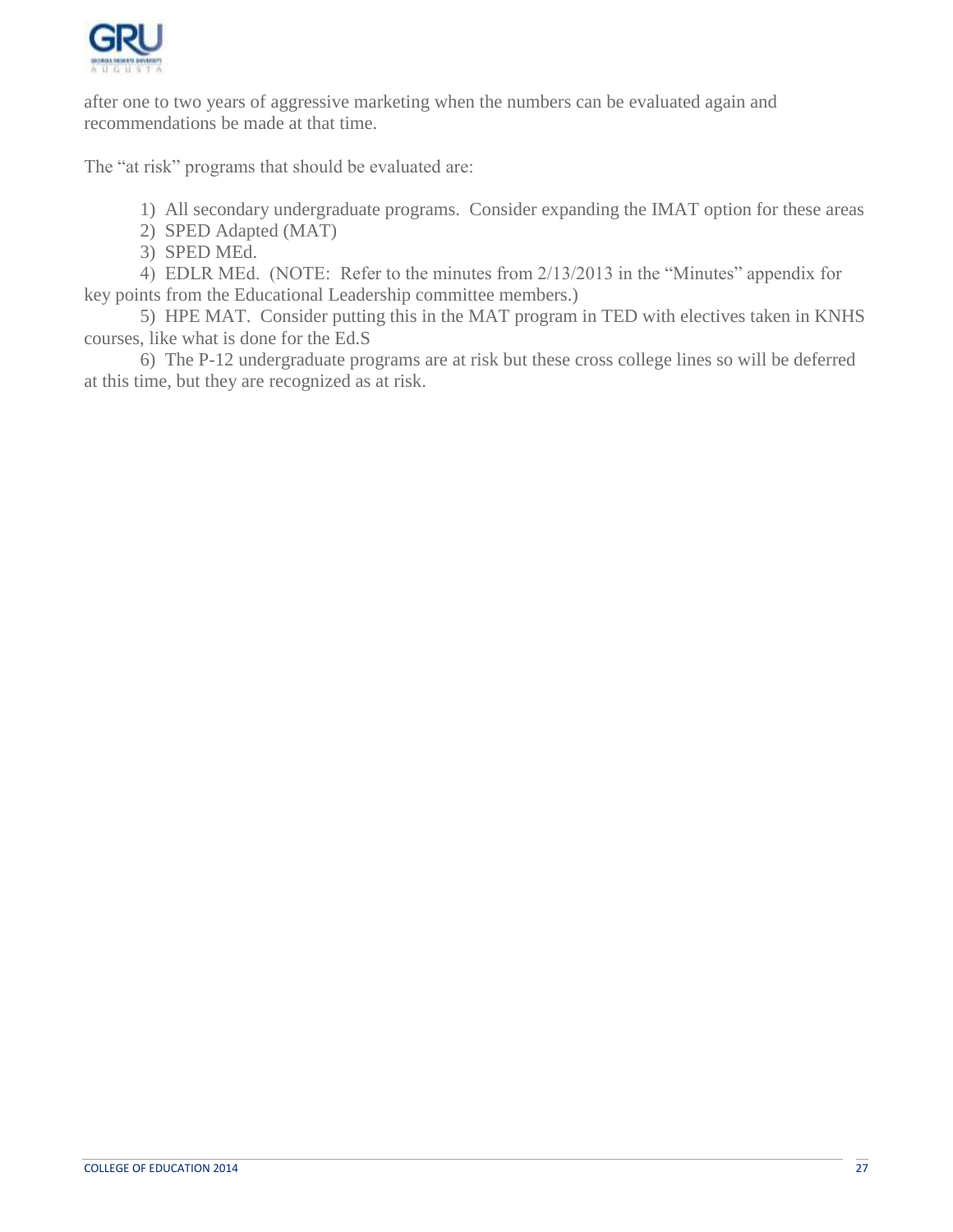

## Section 3

## Collaboration among Colleges and Curriculum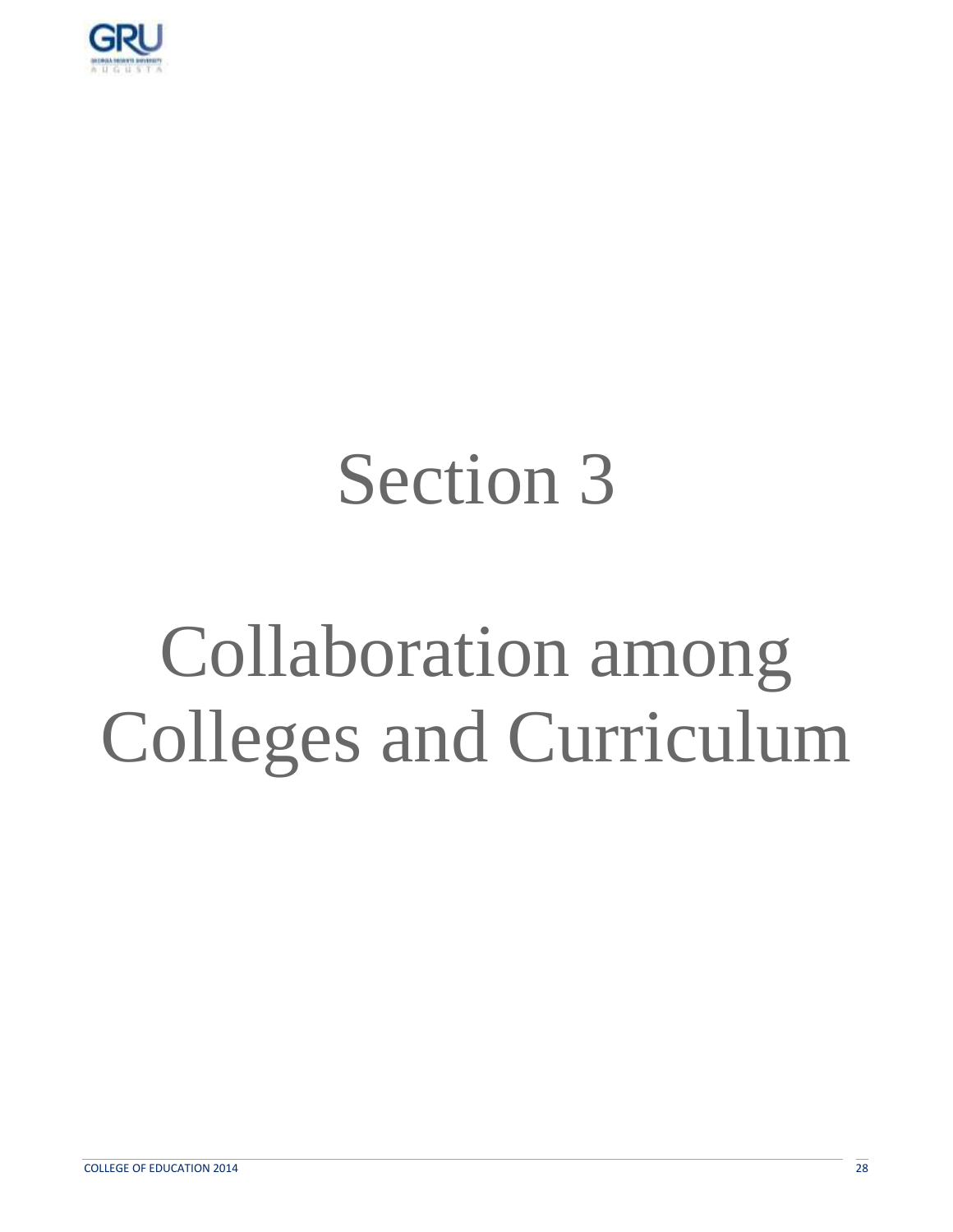

#### **Recommendations**

Consolidation has allowed an opportunity to evaluate programs and the essential curriculum as well as expanding opportunities to collaborate with other programs that were not feasible before collaboration. How effectively both efforts are done depends on many factors, most notably the creativity of the faculty and staff to look at possibilities in a broader way than ever before. While collaboration within the COE is an expectation, it is now necessary to expand to other colleges, most notably the College of Allied Health Sciences and other medical programs to evaluate the ability to develop multi-specialty programs.

A major goal will be for the COE to pursue research projects with the other colleges, and then to collaborate both nationally and internationally as programs grow.

1. Collaboration with other colleges. Each department identified current and future collaboration efforts. This committee recommends continuing with the successful collaborations and find interested faculty and staff to develop new collaborative efforts.

a. Teacher Education existing and proposed efforts:

1) Extensive collaboration with the community  $-52$  schools with formal Partnerships.

2) Collaboration with the other Summerville colleges regarding P-12 teachers (e.g. math, science, music, foreign languages)

3) PRESTIGE grant requires collaboration with the respective STEM instructor

4) Collaboration with all colleges with the Classroom Technology certificate

5) Collaboration with all Departments in the COE and colleges regarding the success of the PhD

6) Jim Mumford from Children's Medical Center is collaborating with several people to pursue a grant to get a full time teacher for inpatients at the Children's Medical Center.

b. ELCSE existing and proposed efforts:

1) Literacy center collaborates with students from all the colleges and the community

2) Collaborates with the psychology department regarding their counseling students

3) SPED is a dual degree so various collaborations

4) The teacher leader/ed. leadership programs collaborate with various departments in multiple colleges

5) Proposed ed. leadership masters will involve collaboration with the Hull College of Business, the MPA program and KHS for elective classes

c. KHS existing and proposed efforts:

1) CAHS

a) Pipeline for pre-physical therapy students to get into DPT program (also includes the College of Science and Mathematics – the biology department

- b) Committee to develop graduate nutrition degree
- c) Department of Physiology (not sure what college)
	- 1) Meetings to assess collaborative efforts
	- 2) Physiology fellows now adjunct for KHS classes (graduate class set for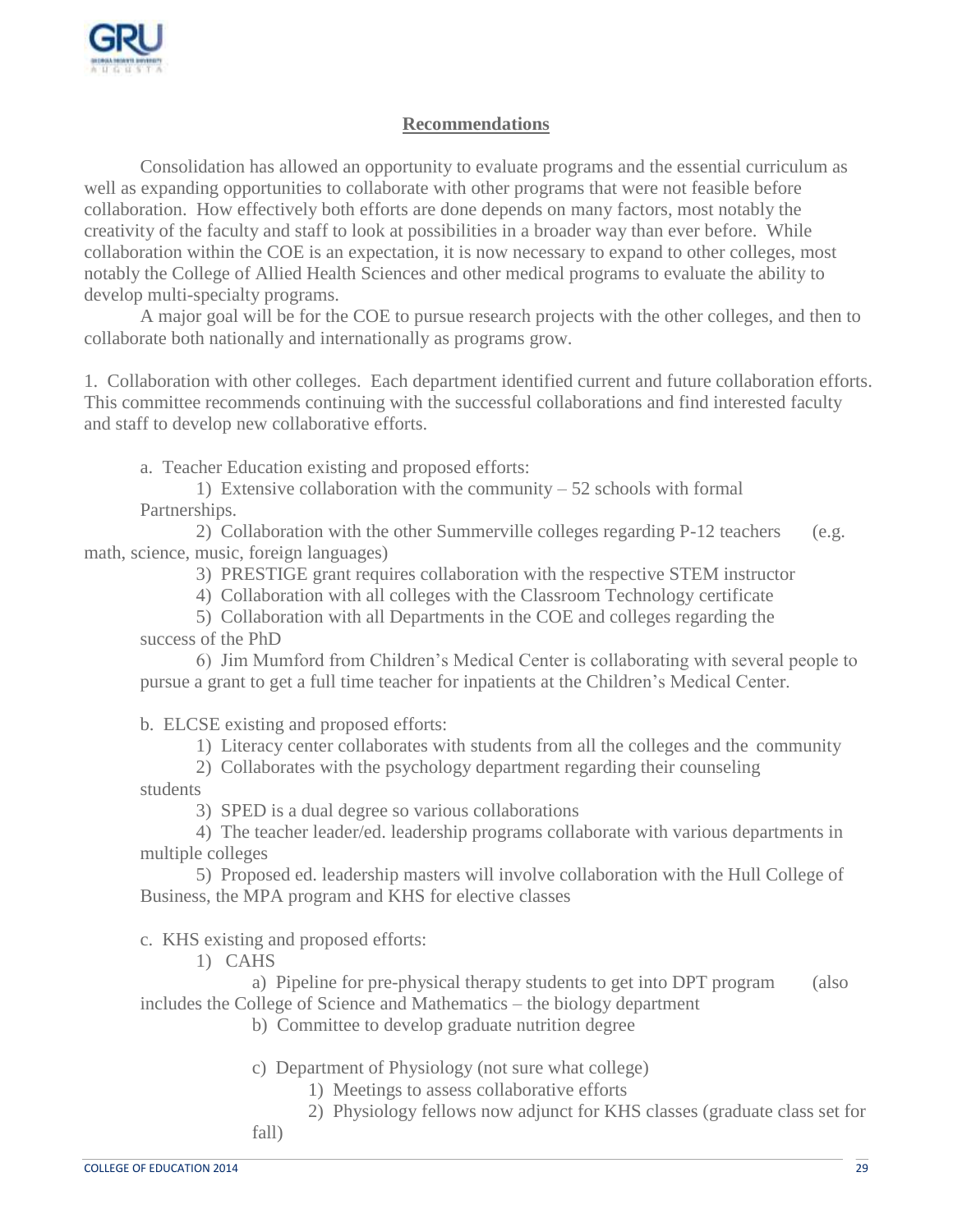

- d) Georgia Prevention Center (not sure what college)
	- 1) Undergraduate students do research practicums and internships
	- 2) Graduate students do thesis research
	- 3) Faculty are members of thesis committees
- e) Business College
	- 1) Students take grad/undergrad classes for electives
	- 2) Faculty have offered sports-related classes
- 3) Potential for faculty to be members of thesis committees (being explored now)

4) Possible new "sports management" masters degree (not being explored now)

f) College of Arts and Humanities

1) Nutrition track incorporated classes in sociology and anthropology as elective classes

2) Other BSK tracks require classes from sociology and

#### psychology

#### 2. Curriculum

a. The committee identified topics that are essential for all, or most, students in the COE. These topics reflect subjects that may be key issues or events that are based on current issues or politics impacting students.

b. The support document spreadsheet indicates what courses are currently covering these topics, and those topics that are not currently being covered at least in foundations classes.

c. The list of topics should go to the department chairs who will then determine what topics pertain to their specific majors, and how they will be covered in the curriculum.

c. The list should be reviewed and modified annually to include new topics and to remove topics no longer relevant.

The committee agreed that the function of the committee is to offer recommendations but not to determine how implementation will be achieved. Once the Dean has reviewed the written report, further actions will be determined by her.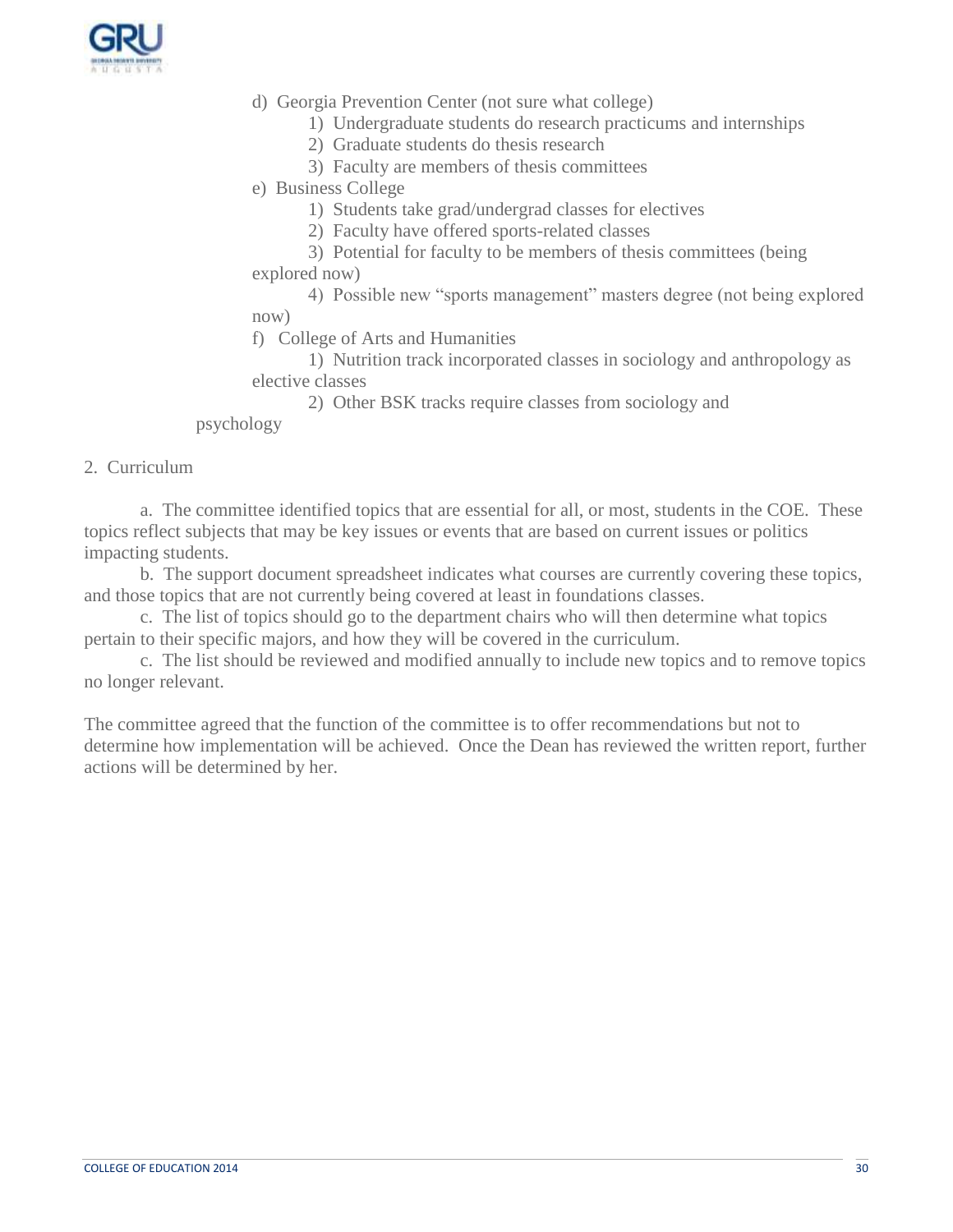

### Section 4

## Technology and Online Teaching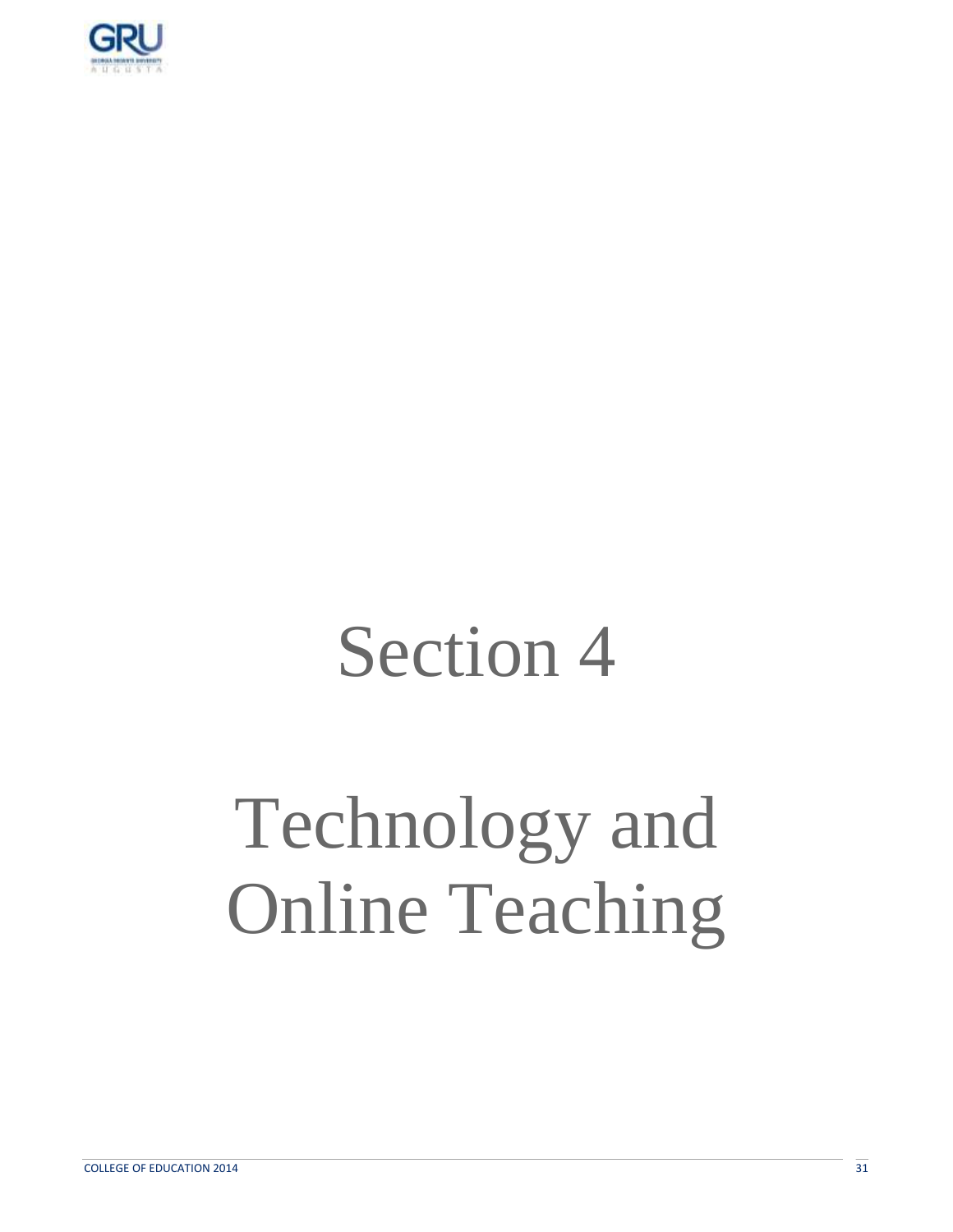

#### **Recommendations**

It is essential that students in the COE programs be exposed to technology that is used in the classrooms in which they will do their training and eventual teaching. The support documents include lists of common technology in the schools, based on survey results, as well as what is currently available in the classrooms in the COE.

The future of online courses and programs is going to expand rapidly. It can no longer be accepted that traditional face-to-face programs will continue. Georgia Regents University needs to be more directed towards online programs and the COE needs to continue to transition to more options for students.

Recommendations for both issues in this section include:

1. Keep an up-to-date listing of technology and how it is being used in the P-12 classrooms, and be sure that classroom instruction opportunities in the COE include this technology.

2. Have classrooms in University Hall that are designated COE technology classrooms and schedule classes in those rooms that will maximize instruction using the technology.

3. Designate a person to be the contact in the COE for technology-based issues. This may be one of the recent new hires, but this person needs to be available for the entire COE and not just the department where they do their primary teaching.

4. Continue to encourage faculty to put more classes online, and when the percentage of courses taught in a program exceed the number as established by the BOR, pursue putting those programs online.

5. Follow the BOR policies as to the approval process of types and numbers of online programs can be offered at each institution; this will prevent efforts by departments to develop such programs, when they may not be approved.

6. Current and future online course and programs must be effectively marketed for increased enrollment numbers.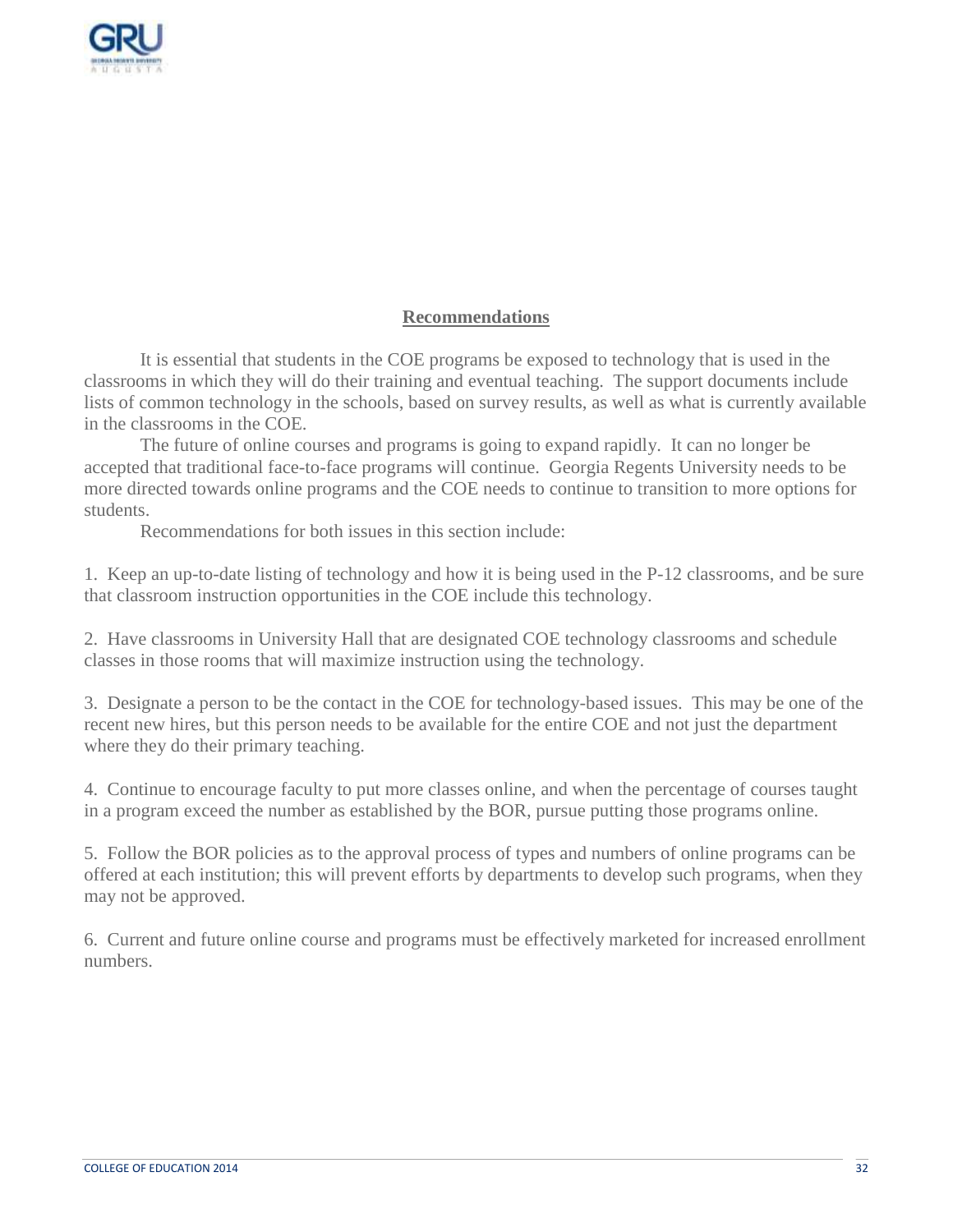

# Technology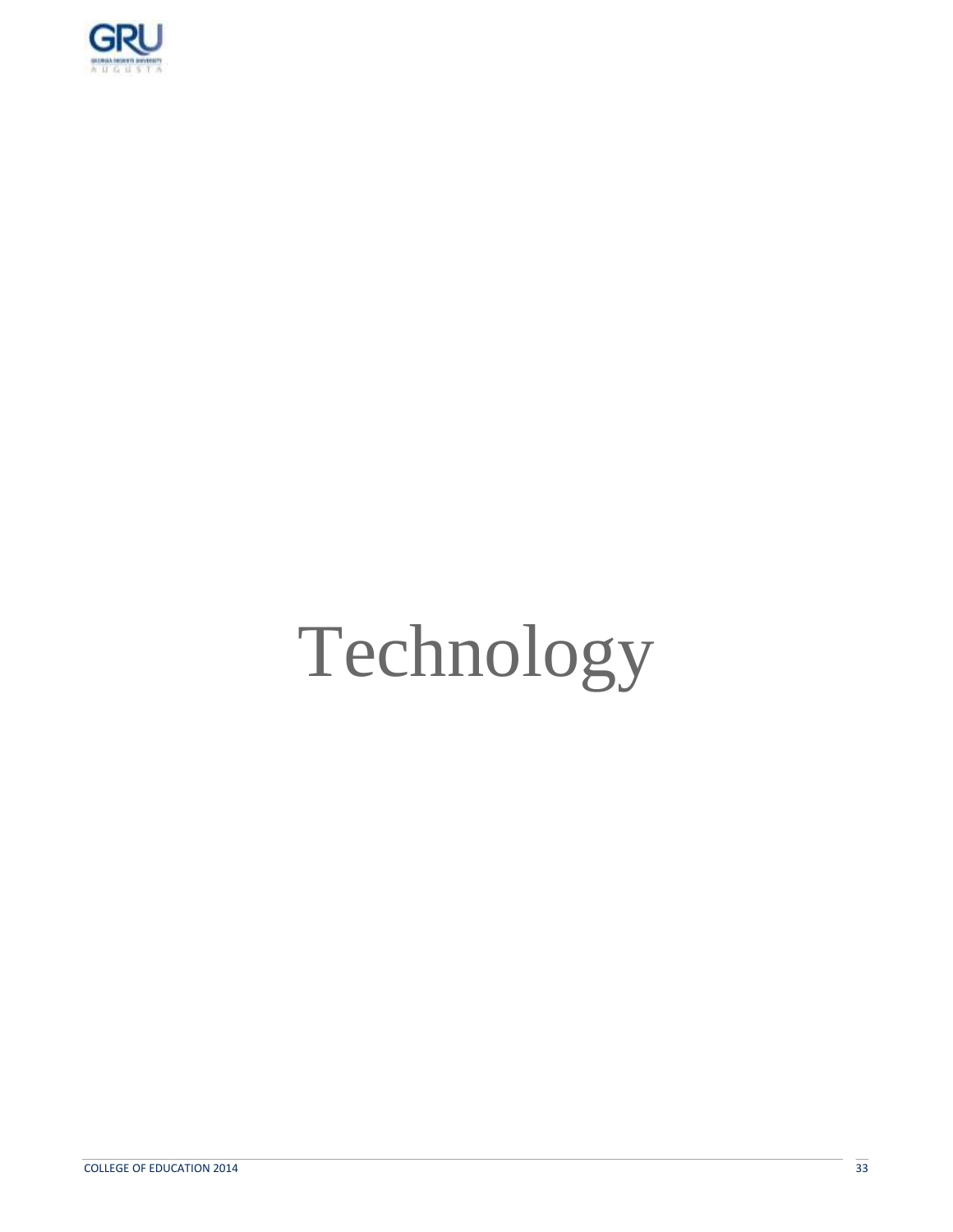

### **Current COE Classroom Technology**

SmartBoards – UH 355, 356, 357 SmartTable – One Promethean Board UH 250 – One Table Mount Epson Brightlink Projectors – Three Infocus Travel Projectors – Two Nook Color (50?) iPads

#### **SmartBoard Alternatives**

eBeam Mimio Epson Brightlink Projectors

#### **Apps**

Audio Memos (iPhone/iPad) Boice Recorder (Android)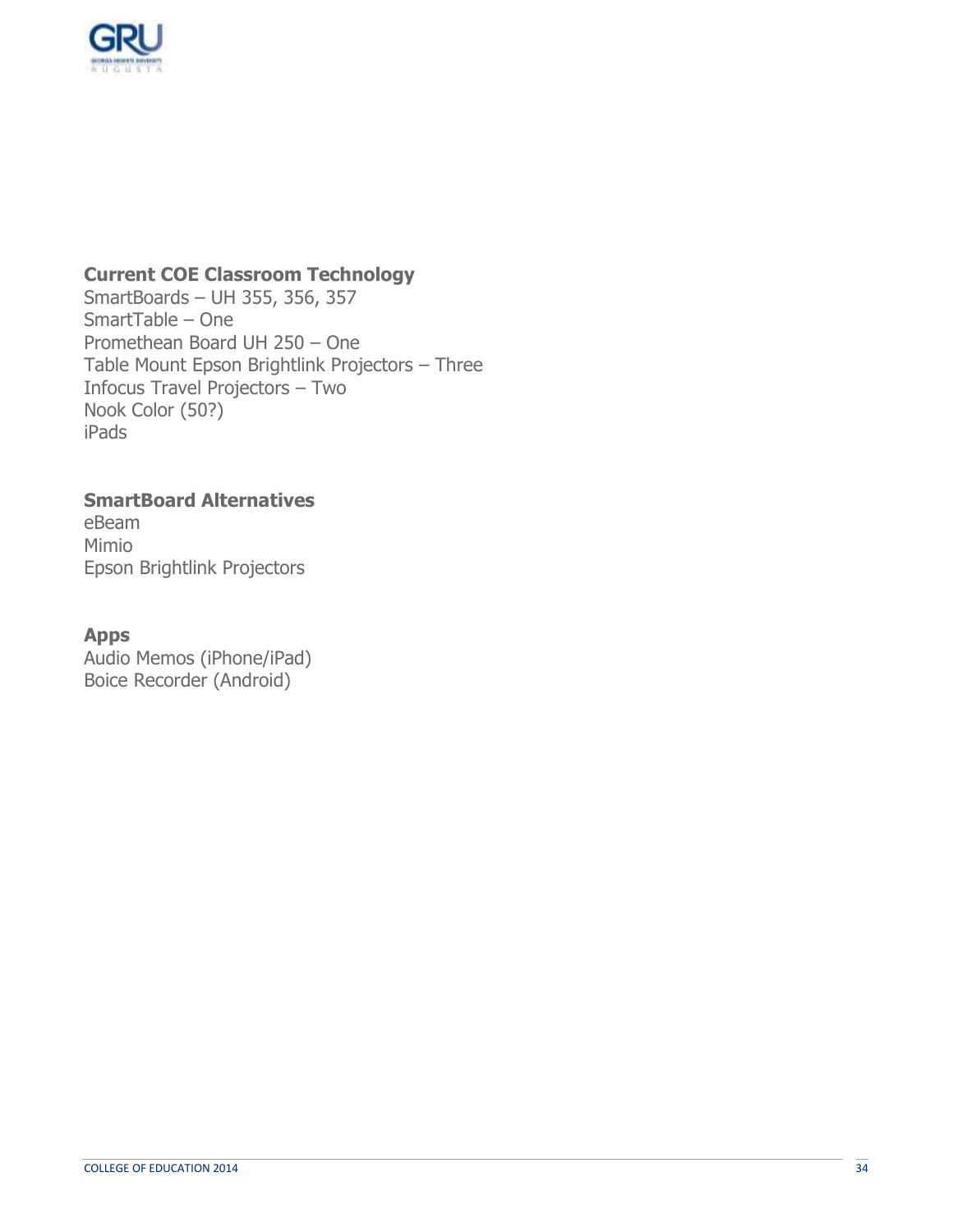

### Section 5

## Assessment of Faculty Teaching and Research **Culture**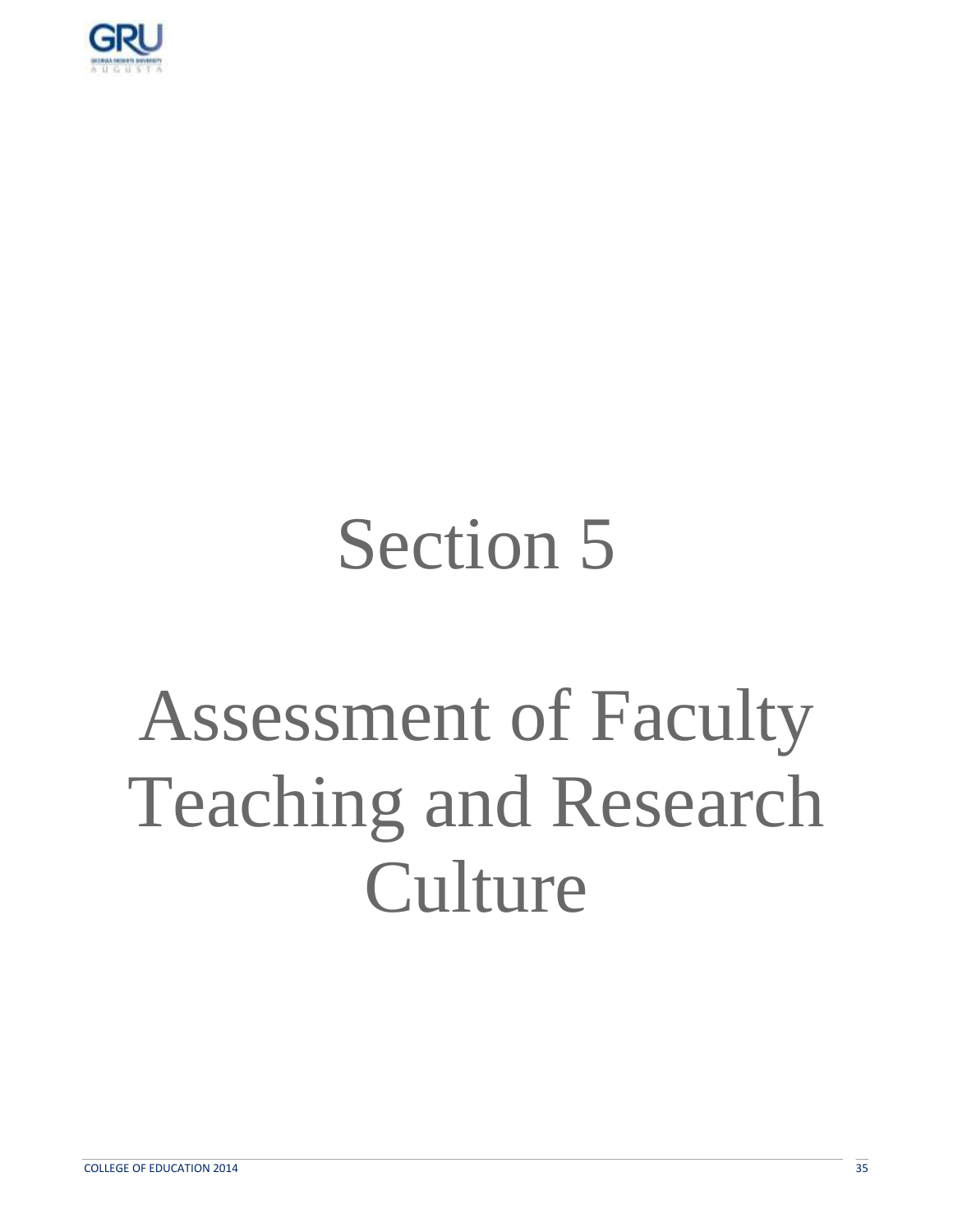

#### **Recommendations**

Assessment of faculty teaching is another very sensitive subject. While there are positive and negative aspects to assessment, this is likely going to be a requirement, especially for those faculty who select to be primarily instructors with up to 80% of their time devoted to instruction. The support documents for this section contain some articles and other materials related to faculty assessment.

Recommendations for assessment are as follows:

1. The COE should lead the way related to faculty assessment

2. An instrument should be chosen, training required on how the instrument is to be used

3. Criteria are needed (written procedures) on such issues as how often an assessment will be conducted, differences in assessment for tenured vs. non-tenured faculty, whether it will be part of the annual evaluation, how will it be used in post-tenure review etc.

4. Evidence should come from four sources: Students, Faculty Member (self-assessment), Colleagues, and Administrators.

5. There should be a committee established that is separate from the COE Review and Recommendation Committee, who is charged to develop the policy/procedures. The committee will need to determine how the policy will be approved (e.g. vote by faculty at the Assembly).

6. If the responsibility for assessment of classroom teaching for all instructors in a department is added to the tasks of the Department Chair, then each department will need an assistant chair to assume some of the other administrative duties.

Recommendations for establishing a research culture are as follows:

1. There needs to be a FRANK discussion with the president, provost, VP, dean about where we, as a college, are now and where we can be – realistically.

2. The definitions for scholarship and research should be consistent with BOR policy USG 4.7.2 and 8.3.15.

3. There needs to be a clear structure/organizational chart for the Associate Dean of Research. There needs to be a systematic way for the Dean to come up with the methods/process for proposing the structure.

4. Need funds – e.g. travel to schools/organizations/agencies, technology, structural room designs in University Hall and Christenberry Fieldhouse.

5. Need salaries that are competitive in order to obtain qualified research faculty and increased faculty lines are needed for individuals with appropriate experience to do research.

6. Can't have a 4/4 teaching load along with advising

7. Support is needed from the Grants office to find and write grant proposals

8. IRB process support

9. A writing assistance center is needed for graduate students to write appropriate APA style documents for publications etc.

10. A GRE/MAT test preparation center (no one knows of any in Augusta)…possible revenue from this?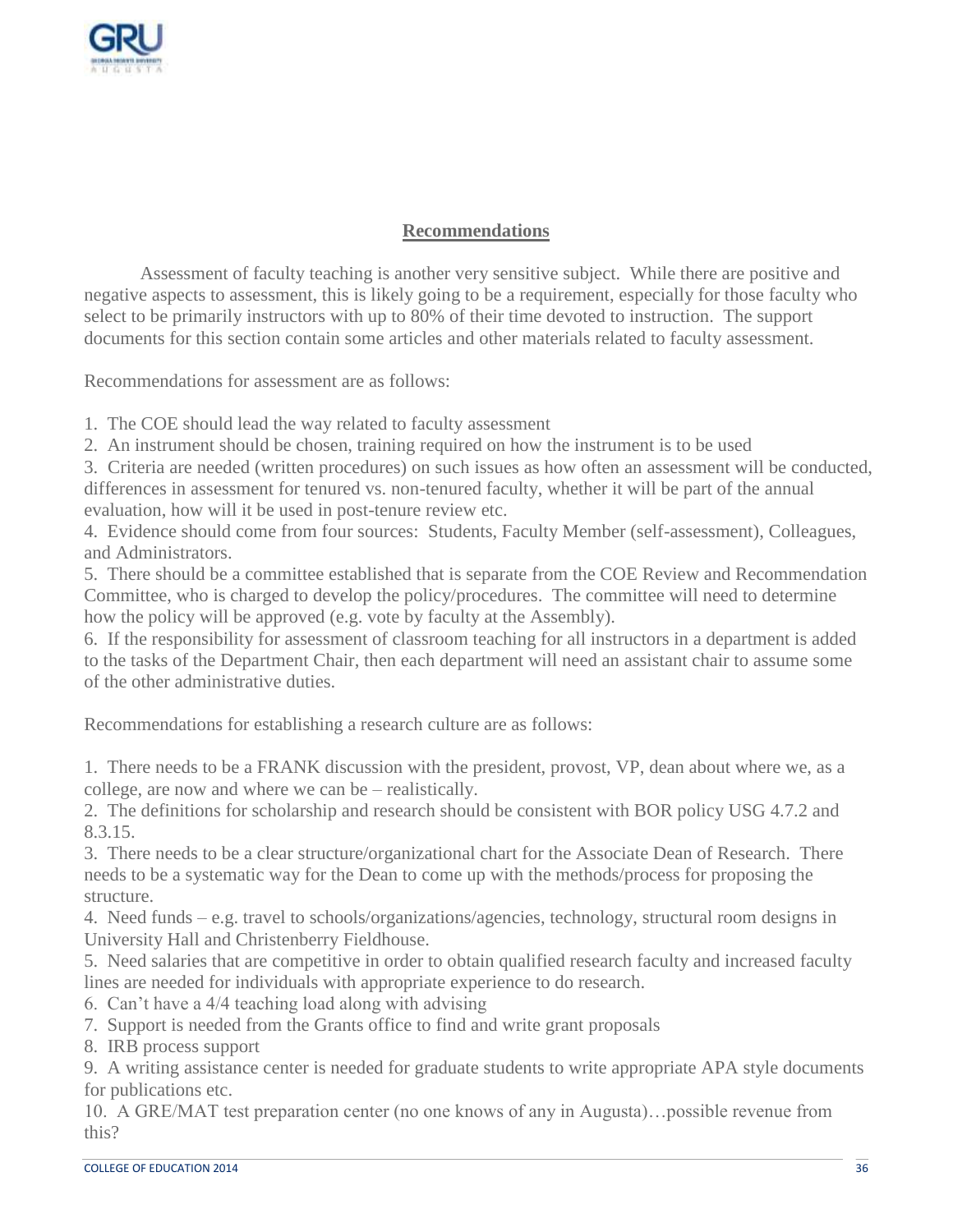

11. Graduate classes must be of sufficient academic rigor to have reputable programs. Do 8-week

- classes meet that rigor; how about the 2-week summer classes?
- 12. Constant technology updates
- 13. Support for faculty on how to guide research

14. Research workshops and consultants – concentration- specific experts (What journals are likely to accept publications?)

15. Centers/Institutes workshops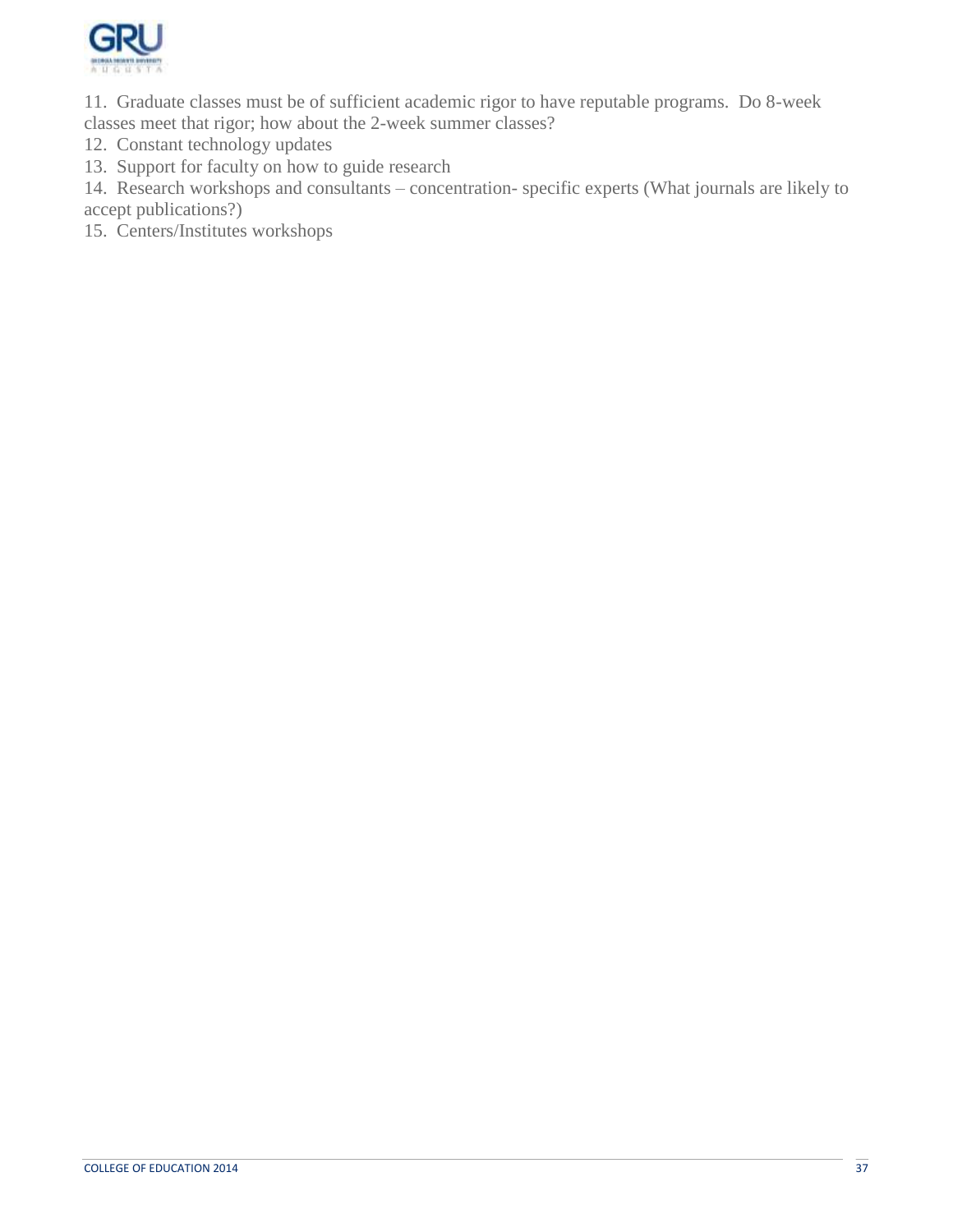

## Section 6

## Entrepreneurial and Centers/Institutes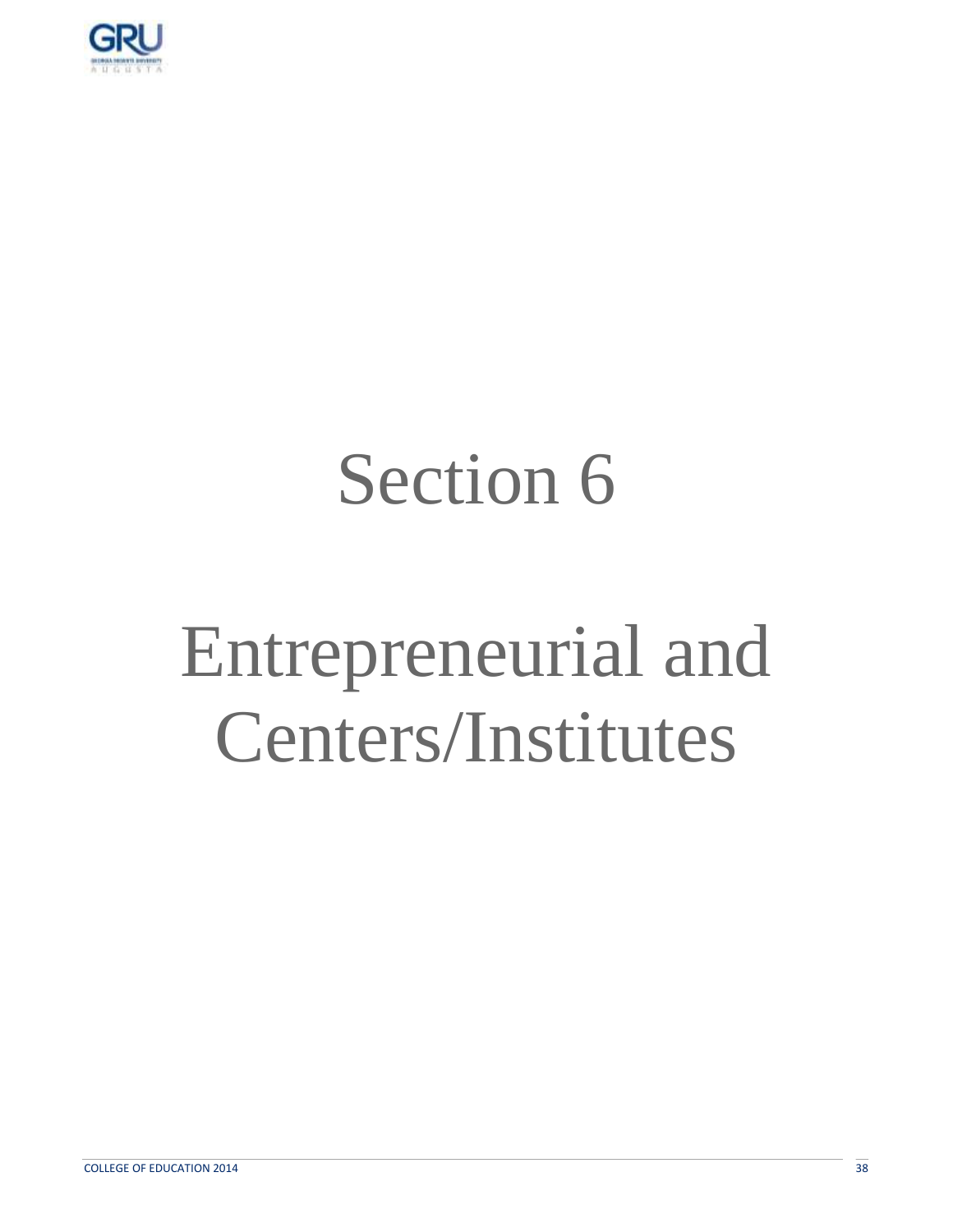

#### **Recommendations**

It is the opinion of the members of this committee that entrepreneurial endeavors is an area needs to be addressed at a level different than this committee due to the limited expertise of those in attendance. The committee members did make the following recommendations:

1. Ideas for this need to come from the faculty and staff.

2. Intellectual property rules need to be assessed and communicated now that we have a new university structure.

There were a few ideas mentioned as possible means of generating income:

- 1. Charge a fee for the ISL conference.
- 2. KHS could charge for fitness assessments.
- 3. Workshops, seminars, consulting fees for expertise.
- 4. Centers could provide services for fees, e.g. testing at the literacy center for a fee
- 5. Develop apps for phones that could be sold.

Except for those mentioned, there was agreement that this is a specialized skill set that must be sought out in future hiring actions to bring in the ideal person to lead the way in this area.

Regarding centers and institutes, there were several centers identified during the review of organizational structures of peer institutions. Refer to the support documents in Section 2 of this report. The committee did decide on some overarching principles that are offered as recommendations for centers and institutes:

- 1. The more people that are involved the better aids sustainability
- 2. Must be faculty/staff driven

3. Some determination by a committee (e.g. Faculty Development Committee) as to criteria and which ones to support. Examples of criteria are:

a. Bring in money

b. Can the person in charge be successful?

c. Review of competitive centers; avoid saturation of ideas already available elsewhere. Need to be unique to succeed.

4. Centers must be self-sufficient. There will likely be the need for a small amount of funding for initial support, and the committee in #3 above should evaluate opportunities at the university level, but after that they need to support themselves.

5. Choose centers carefully; need success as a reflection of the COE.

- 6. Begin slow, become successful, then build.
	- 1) One center at a time
	- 2) Strategic planning of subsequent centers
- 7. Consider community needs and support before beginning a center.
- 8. Consider collaboration with other colleges.
- 9. Develop a project to target underserved populations. An example is:
	- 1) Laney-Walker or Harrisburg areas
	- 2) Address health and dental issues and transition to education. For example, the
- vegetable truck in Harrisburg transitions to tutoring. Almost a "one stop shopping" model.
	- 3) Must serve the community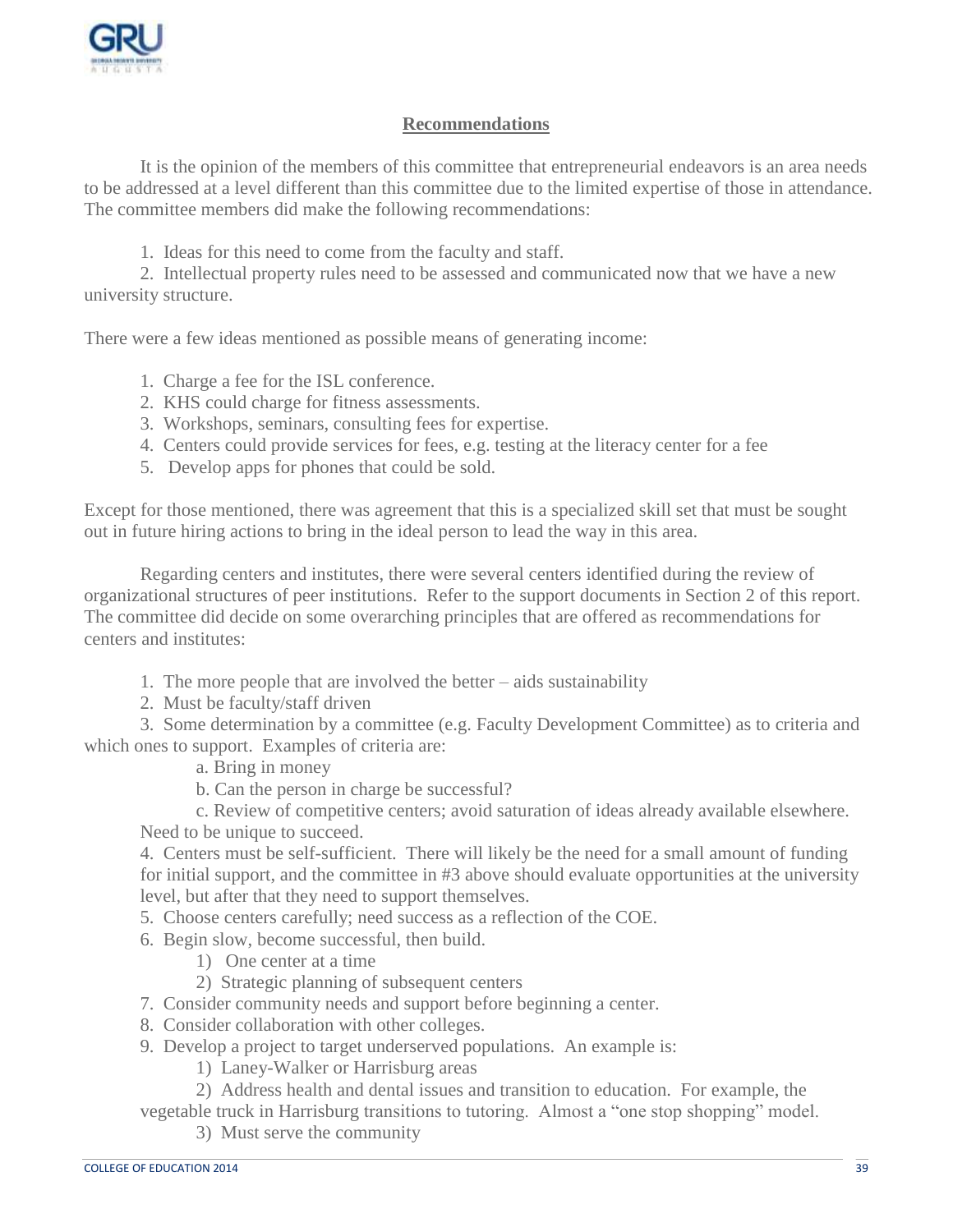

### Appendix A

## Initial Charge to the Committee from the Dean, College of Education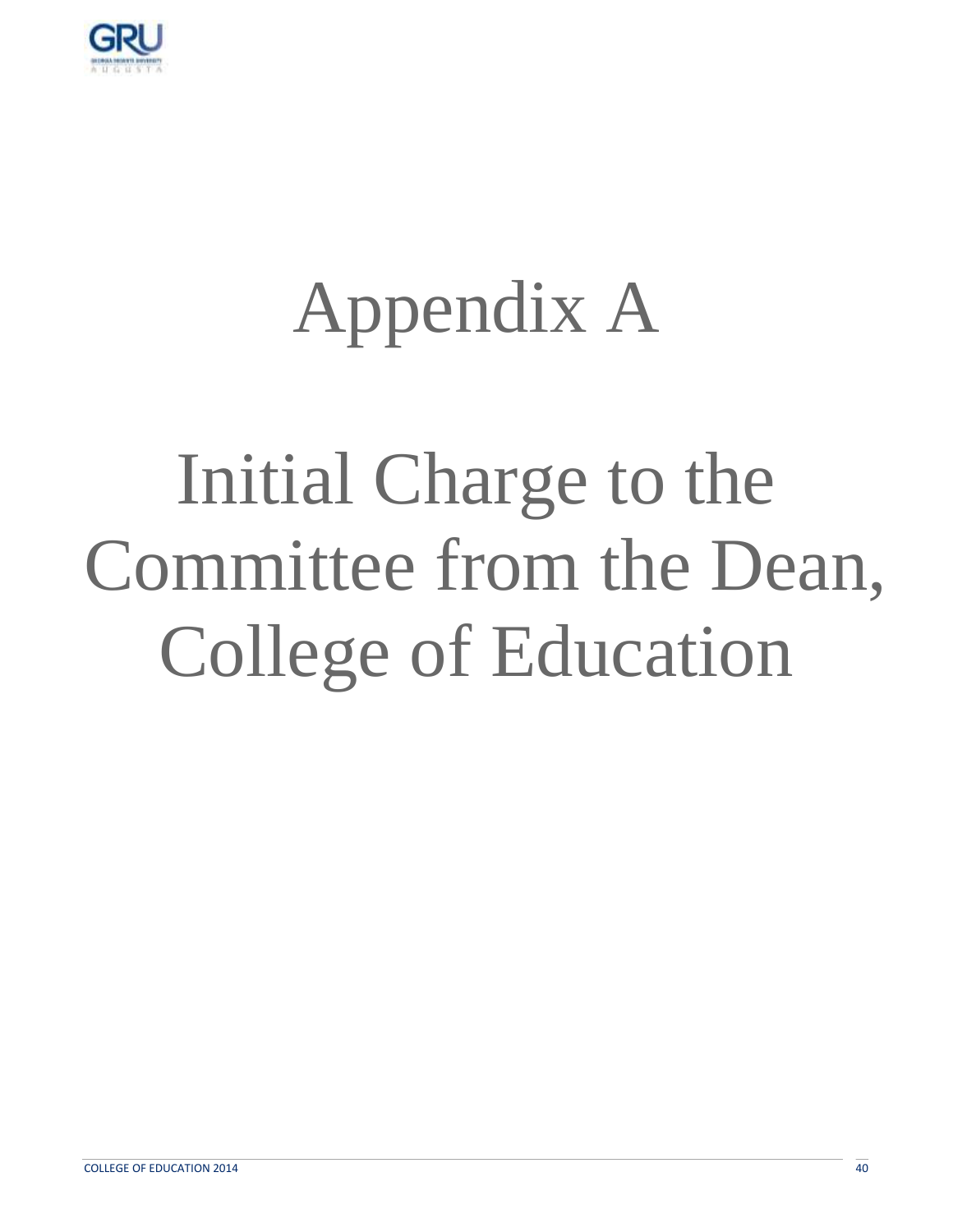

#### **College of Education Review and Recommendations Committee**

What should the College of Education look like in 5 years as we grow toward becoming a research one university?

How do we reallocate resources, or position ourselves for new resources, in this time of financial downturn?

How do we develop a culture of entrepreneurial activities and develop a culture of seeking external grants and contracts?

How do we efficiently use our assigned space and other resources while growing numbers, new faculty, and staff positions?

This work is about the *future of the College.* Everything is one the table—programs, departmental structure, space reallocations, etc.

#### **The committee will be charged to make recommendations based on the following:**

- **Creating a research one culture, including programs, research/scholarship, grantsmanship, etc.** 
	- o Collaboration among/between colleges in degrees, services, etc.
	- o Rewards for research (funding for original research papers vs 'workshoppy' or practices type of presentations, etc.
	- o Reassigned time (how assigned, assessed, etc.)
	- o Valid / reliable assessment for teaching (especially important for those choosing largest percent of time in teaching)
- **Effective and efficient management of all resources**
	- o Budgeting based on enrollments, meeting outcomes, etc.
- **Effectiveness, currency, and continued need for programs/degrees**
	- o CORE curriculum
	- o Integration of mobile technology in classrooms
	- o Online learning
	- o Dual certifications (meeting new school demands including, special education, ELL, online teaching, etc.)
- **Cutting edge/national leadership of programs/degrees**
	- o Futuristic Needs 5 years from now, 10 years out, etc. (online teaching skills/endorsement for teacher candidates)
- **Creating an entrepreneurial culture**
	- o Positioning ourselves for ability to earn funds for COE

#### **The committee will review and make recommendation relative to:**

- Viability of programs (including enrollments, student/faculty ratios, national recognition or potential for, potential for growth, potential for online options), etc.
- Department structure/College of Education organizational changes, such as:
	- o Department/degree/program reassignments
	- o Budgeting based on productivity, (enrollments, scholarship, etc.)
	- o Ensuring faculty input on prioritizing technology needs in the college—not just the loudest squeaky wheel).